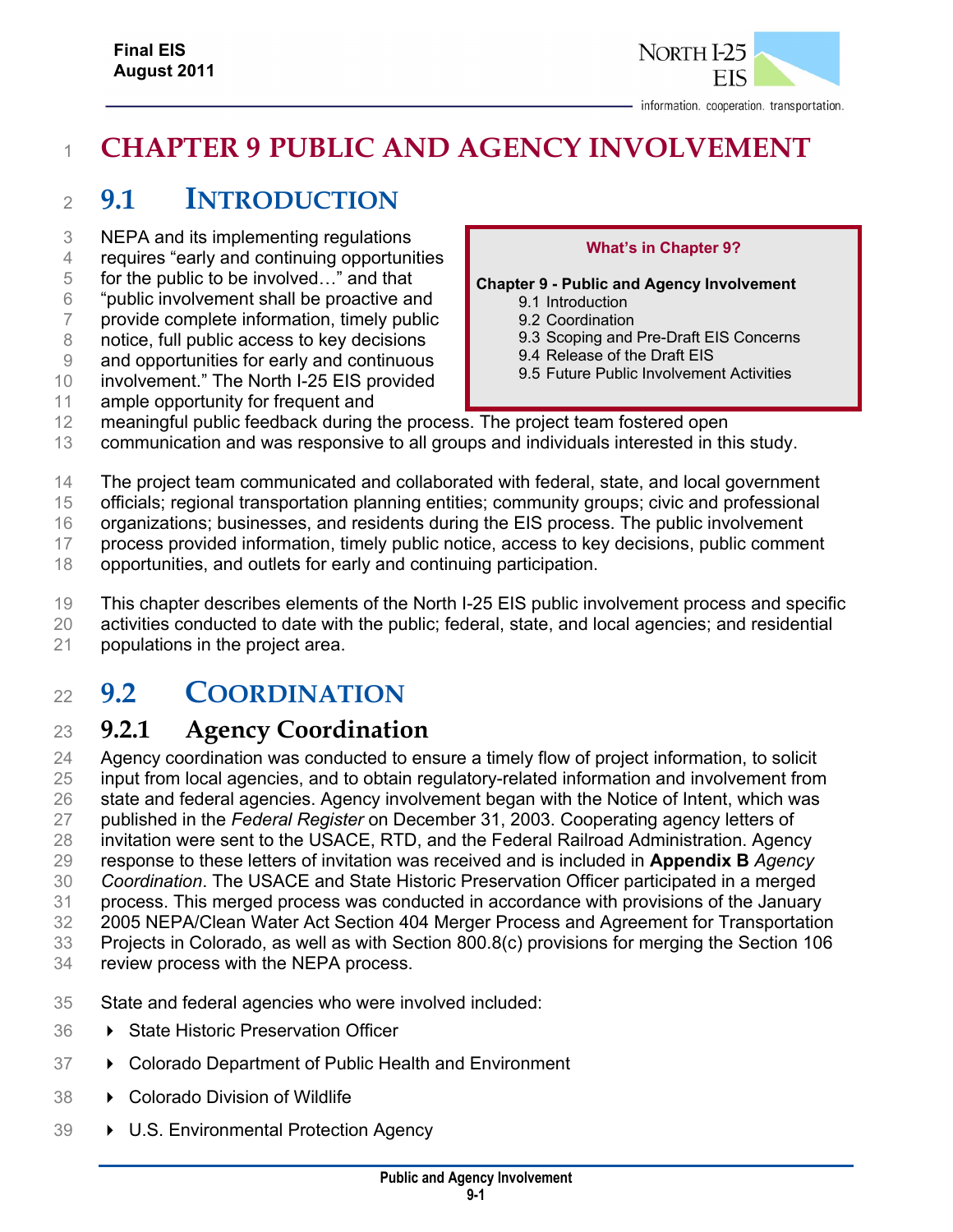### **Final EIS August 2011**



- 1 U.S. Fish and Wildlife Service
- 2 **→ U.S. Army Corps of Engineers**
- 3 Federal Railroad Administration
- 4  **Regional Transportation District**
- 5 Consulting parties related to Section 106 of the National Historic Preservation Act included:
- 6 Berthoud Historic Preservation Commission
- 7 Broomfield Historic Landmark Board
- 8 **Fort Collins Historic Preservation Commission**
- 9 **Fort Lupton Historic Preservation Board**
- 10 **F** Greeley Historic Preservation Commission
- 11 > Longmont Historic Preservation Commission
- 12 **D** Loveland Historic Preservation Commission
- 13 **Boulder County Historic Preservation Advisory Board**

14 Local agencies involvement included representatives from 32 cities and towns (two which are

15 also counties) in the project area, seven counties, and four regional organizations. These are

16 shown below:

# <sup>17</sup> **9.2.2 Technical Coordination**

| <b>City/Town</b>    |             | County                   | Regional      |
|---------------------|-------------|--------------------------|---------------|
| Ault                | Greeley     | <b>Adams County</b>      | <b>DRCOG</b>  |
| <b>Berthoud</b>     | Johnstown   | <b>Boulder County</b>    | <b>RTD</b>    |
| <b>Boulder</b>      | LaSalle     | <b>Broomfield County</b> | <b>NFRMPO</b> |
| <b>Brighton</b>     | Longmont    | <b>Denver County</b>     | <b>UFRRPC</b> |
| <b>Broomfield</b>   | Louisville  | Jefferson County         |               |
| <b>Burlstone</b>    | Loveland    | Larimer County           |               |
| Commerce City       | Mead        | <b>Weld County</b>       |               |
| Dacono              | Milliken    |                          |               |
| Denver              | Northglenn  |                          |               |
| Erie                | Platteville |                          |               |
| Evans               | Severance   |                          |               |
| Firestone           | Timnath     |                          |               |
| <b>Fort Collins</b> | Thornton    |                          |               |
| Fort Lupton         | Wellington  |                          |               |
| Frederick           | Westminster |                          |               |
| <b>Gilcrest</b>     | Windsor     |                          |               |

| County                   |
|--------------------------|
| <b>Adams County</b>      |
| <b>Boulder County</b>    |
| <b>Broomfield County</b> |
| <b>Denver County</b>     |
| Jefferson County         |
| <b>Larimer County</b>    |
| Weld Countv              |

| Regional |  |
|----------|--|
| DRCOG    |  |
| RTD      |  |
| NFRMPO   |  |
| UFRRPC   |  |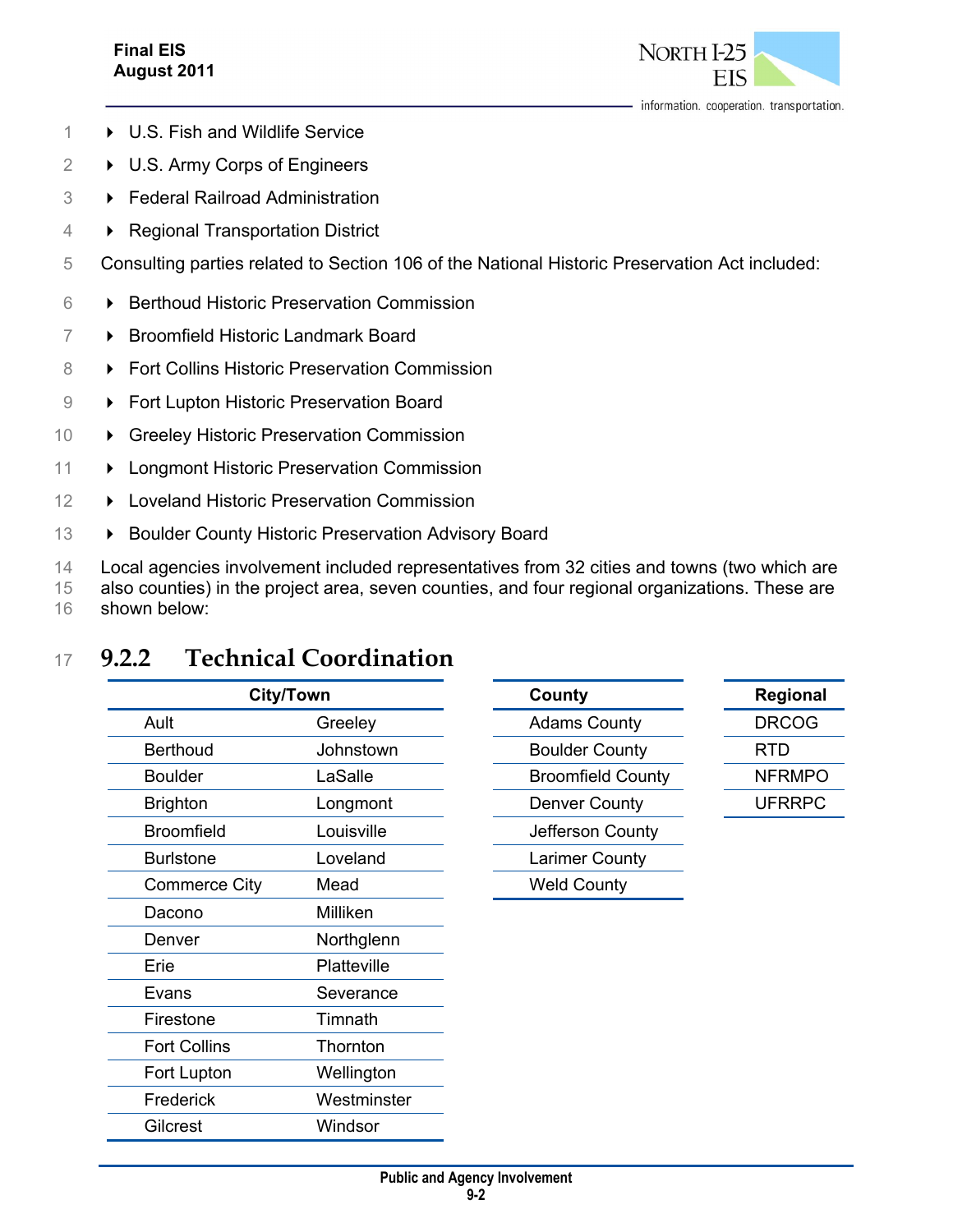

### 1 **9.2.2.1 REGIONAL COORDINATION COMMITTEE**

2 The Regional Coordination Committee was organized to provide high-level, policy-related input

3 to the project team. The committee (56 members) is composed of policy-level elected officials

4 or their designated representative and provides observations and feedback for communities in

5 the regional study area. The Regional Coordination Committee has met 32 times since

6 January 2004, as listed in **Table 9-1.** All Regional Coordination Committee meetings were 7 combined with the Technical Advisory Committee (**Section 9.2.2.2**) meetings in October 2008.

### 8 **9.2.2.2 TECHNICAL ADVISORY COMMITTEE**

9 A Technical Advisory Committee was established to gain input on technical issues. The

10 committee (97 members) included representatives of local government and public sector

11 agencies along the corridor, along with CDOT, DRCOG, FHWA, FTA, NFRMPO, and RTD.

12 The Technical Advisory Committee met 47 times since February 2004, as listed in **Table 9-1.** 

13 Between October 2008 and October 2009, a series of TAC and RCC meetings were held

14 specifically to come to agreement about what components should be included in the Preferred

15 Alternative and in Phase I.

#### 16 **Table 9-1 Regional Coordination Committee / Technical Advisory Committee**  17 **Meetings**

| <b>Date</b>  | <b>Group</b>                                                     |
|--------------|------------------------------------------------------------------|
| Jan 28, 2004 | <b>Regional Coordination Committee</b>                           |
| Feb 12, 2004 | <b>Technical Advisory Committee</b>                              |
| Mar 11, 2004 | <b>Technical Advisory Committee</b>                              |
| Apr 08, 2004 | <b>Technical Advisory Committee</b>                              |
| May 13, 2004 | <b>Technical Advisory Committee</b>                              |
| Jun 09, 2004 | <b>Regional Coordination Committee</b>                           |
| Jun 10, 2004 | <b>Technical Advisory Committee</b>                              |
| Jul 08, 2004 | <b>Technical Advisory Committee</b>                              |
| Aug 12, 2004 | <b>Technical Advisory Committee</b>                              |
| Aug 26, 2004 | <b>Regional Coordination Committee</b>                           |
| Sep 09, 2004 | <b>Technical Advisory Committee</b>                              |
| Oct 14, 2004 | Technical Advisory Committee and Regional Coordination Committee |
| Nov 18, 2004 | <b>Technical Advisory Committee</b>                              |
| Dec 09, 2004 | <b>Technical Advisory Committee</b>                              |
| Jan 13, 2005 | <b>Technical Advisory Committee</b>                              |
| Feb 24, 2005 | <b>Technical Advisory Committee</b>                              |
| Feb 24, 2005 | <b>Regional Coordination Committee</b>                           |
| Apr 21, 2005 | Technical Advisory Committee & Regional Coordination Committee   |
| May 19, 2005 | <b>Technical Advisory Committee</b>                              |
| May 19, 2005 | <b>Regional Coordination Committee</b>                           |
| June 2, 2005 | Technical Advisory Committee & Regional Coordination Committee   |
| Jul 21, 2005 | <b>Technical Advisory Committee</b>                              |
| Aug 18, 2005 | Technical Advisory Committee & Regional Coordination Committee   |
| Oct 11, 2005 | <b>Technical Advisory Committee</b>                              |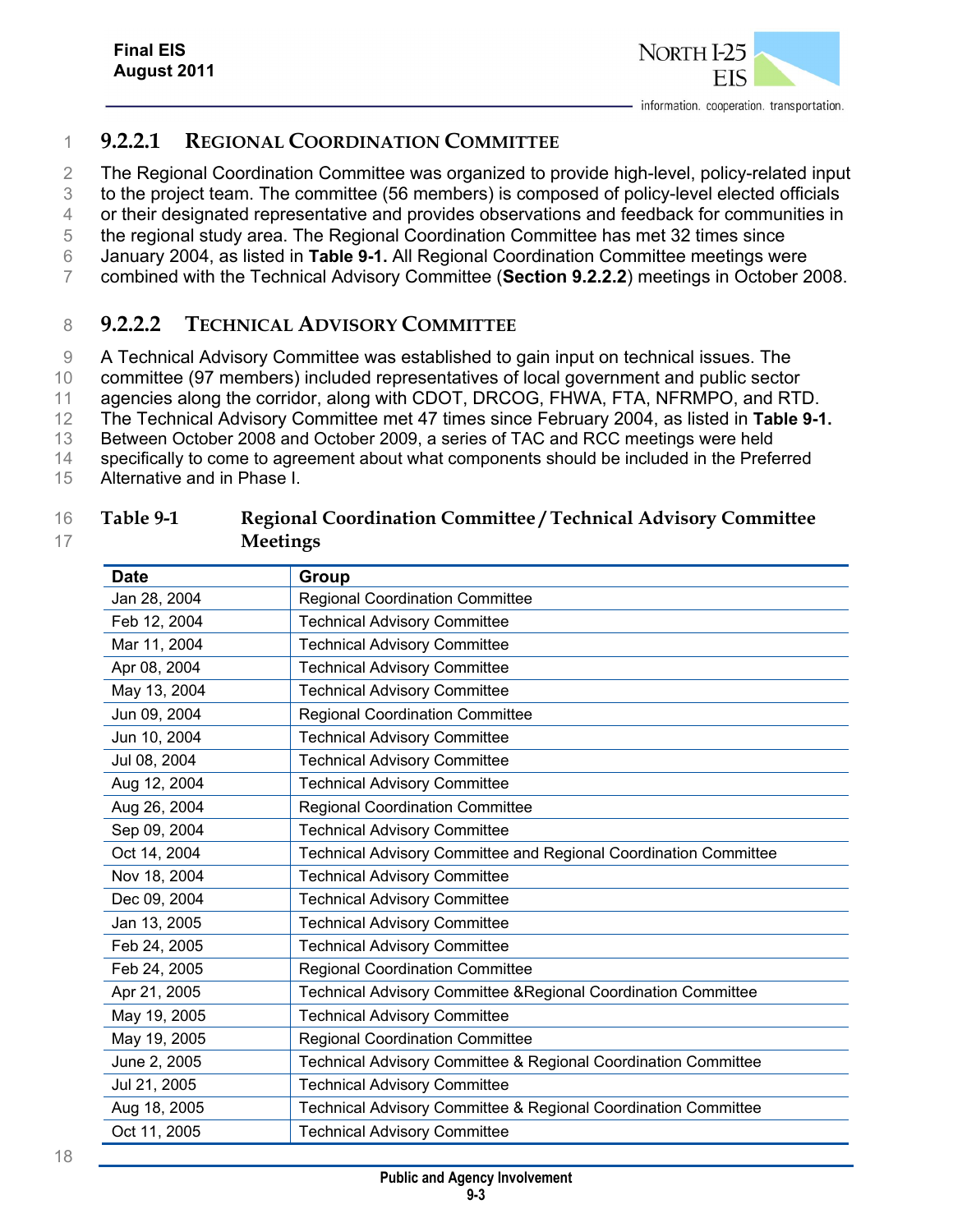

| Table 9-1 | Regional Coordination Committee / Technical Advisory Committee |
|-----------|----------------------------------------------------------------|
|           | Meetings (cont'd.)                                             |

| <b>Date</b>      | Group                                                               |
|------------------|---------------------------------------------------------------------|
| Nov 10, 2005     | <b>Technical Advisory Committee</b>                                 |
| Dec 15, 2005     | <b>Technical Advisory Committee</b>                                 |
| January 12, 2006 | <b>Regional Coordination Committee</b>                              |
| Mar 09, 2006     | <b>Technical Advisory Committee</b>                                 |
| Mar 09, 2006     | <b>Regional Coordination Committee</b>                              |
| April 13, 2006   | <b>Technical Advisory Committee</b>                                 |
| May 11, 2006     | Technical Advisory Committee & Regional Coordination Committee      |
| June 8, 2006     | <b>Technical Advisory Committee</b>                                 |
| Jul 13, 2006     | <b>Technical Advisory Committee</b>                                 |
| Sep 14, 2006     | <b>Technical Advisory Committee</b>                                 |
| Sep 14, 2006     | <b>Regional Coordination Committee</b>                              |
| Oct 12, 2006     | <b>Technical Advisory Committee</b>                                 |
| Nov 09, 2006     | <b>Technical Advisory Committee</b>                                 |
| Nov 09, 2006     | <b>Regional Coordination Committee</b>                              |
| Jan 11, 2007     | <b>Technical Advisory Committee</b>                                 |
| Jan 11, 2007     | <b>Regional Coordination Committee</b>                              |
| Mar 08, 2007     | <b>Technical Advisory Committee</b>                                 |
| Mar 08, 2007     | <b>Regional Coordination Committee</b>                              |
| May 10, 2007     | <b>Technical Advisory Committee</b>                                 |
| May 10, 2007     | <b>Regional Coordination Committee</b>                              |
| Jul 12, 2007     | <b>Technical Advisory Committee</b>                                 |
| Jul 12, 2007     | <b>Regional Coordination Committee</b>                              |
| Sep 13, 2007     | <b>Technical Advisory Committee</b>                                 |
| Sep 13, 2007     | <b>Regional Coordination Committee</b>                              |
| Nov 08, 2007     | <b>Technical Advisory Committee</b>                                 |
| Nov 08, 2007     | <b>Regional Coordination Committee</b>                              |
| Oct 14, 2008     | Technical Advisory Committee/Regional Coordination Committee        |
| Dec 15, 2008     | Technical Advisory Committee/Regional Coordination Committee        |
| Jan 22, 2009     | Technical Advisory Committee/Regional Coordination Committee        |
| Jan 29, 2009     | <b>Technical Advisory Committee/Regional Coordination Committee</b> |
| Feb 12, 2009     | Technical Advisory Committee/Regional Coordination Committee        |
| Apr 9, 2009      | <b>Technical Advisory Committee/Regional Coordination Committee</b> |
| June 11, 2009    | Technical Advisory Committee/Regional Coordination Committee        |
| Jul 23, 2009     | Technical Advisory Committee/Regional Coordination Committee        |
| Sep 17, 2009     | Technical Advisory Committee/Regional Coordination Committee        |
| Oct 1, 2009      | <b>Technical Advisory Committee/Regional Coordination Committee</b> |
| Feb 25, 2010     | Technical Advisory Committee/Regional Coordination Committee        |
| Nov 10, 2010     | Technical Advisory Committee/Regional Coordination Committee        |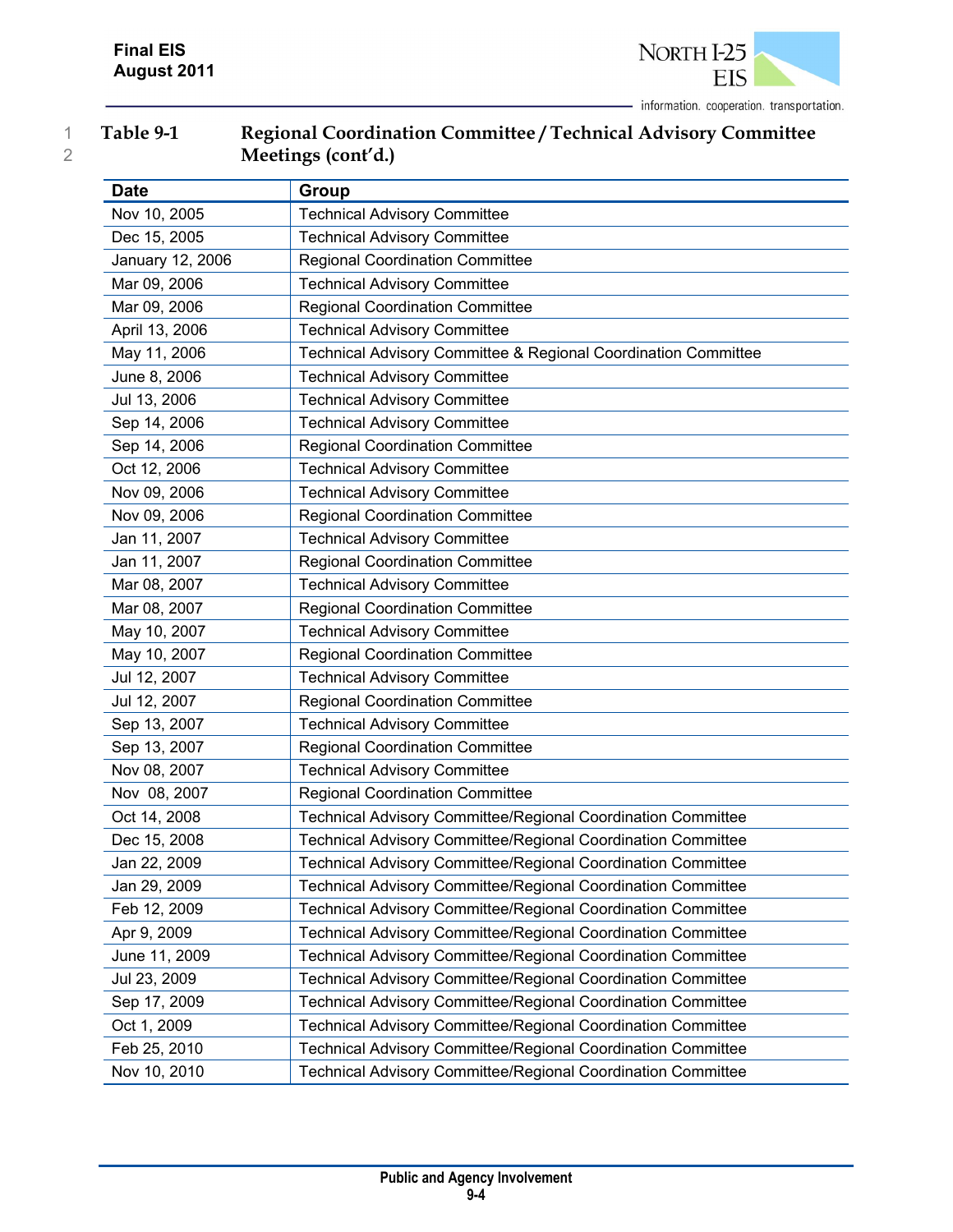

## **9.2.3 Technical Coordination**

### **9.2.3.1 TRAVEL FORECAST WORKING GROUP**

In order to gain community understanding and acceptance of the travel demand forecasting

model, a working group of technical representatives was established to oversee the

development of the EIS model. The group consisted of technical modeling members of

 NFRMPO, DRCOG, CDOT Region 4, CDOT Division of Transportation Development, RTD, and the City of Fort Collins. Besides members of the local consultant team, the Travel

Forecast Working Group also included two travel model experts with extensive national

experience combining models and performing transit forecasting. This group met seven times

over a 15-month period as the EIS model was developed.

 Two additional meetings were held in 2010 to discuss updated ridership forecasts for the commuter rail and bus service planned as a part of the Preferred Alternative.

## **9.2.3.2 LAND USE EXPERT PANEL**

Indirect land use impacts, in particular induced growth, were evaluated through the use of

a local expert panel. The panel consisted of municipal planners from Dacono, Firestone,

Fort Collins, Frederick, Greeley, Longmont, Loveland, Mead, and Windsor. Also on the panel

were representatives from two large developers with projects in the area, as well as agency

representatives from CDOT, DRCOG, FHWA, and NFRMPO. The panel convened in

October 2006. At that meeting, current induced growth research was described as well as any

current drivers of growth. The panel then provided input on potential induced growth patterns

for each corridor based on the three alternatives.

# **9.2.4 Public Coordination**

## **9.2.4.1 PUBLIC INVOLVEMENT PROCESS**

 Public input was an important component of the North I-25 EIS process. Public feedback helped to shape the options and alternatives considered for the project. Public input also 26 helped to ensure that the best possible transportation improvements will be made, and that the 27 improvements will meet the challenges faced by Northern Colorado residents and travelers both now and in the future. A full and complete record was kept of public comments and feedback obtained throughout the process.

- 
- The project team was committed to providing opportunities for frequent and meaningful public

input at every step of the process. Team goals included fostering open lines of communication,

developing mutually beneficial relationships, and acting in a responsive manner to all groups

and individuals interested in this process.

## **9.2.4.2 PUBLIC OPINION SURVEYS**

As a part of the North I-25 EIS, the National Research Center, Inc. was contracted to conduct

- a household travel survey of residents within the study area. While some transportation
- information existed that encompassed the study area, transportation planners felt that more information was needed about "special trips" and "long trips" made by residents in the corridor.
- The survey primarily focused on determining residents' trip-making behavior for such types of
- trips. A random sample of 10,000 residential mailing addresses from zip codes in the regional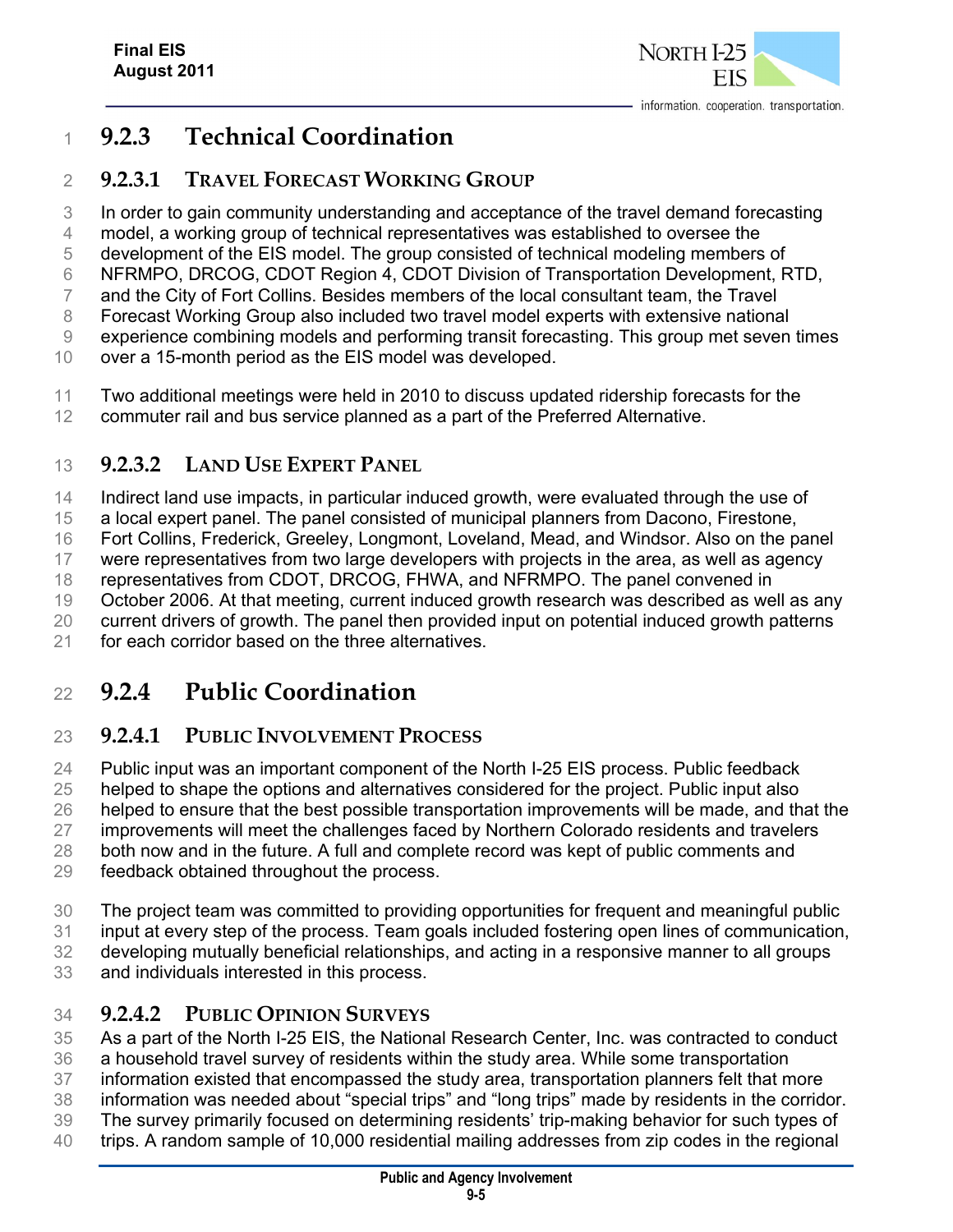

- study area was selected for the North I-25 EIS Household Travel Study. Of the 9,536 eligible
- households, 3,152 households completed the survey, providing a response rate of 33 percent.
- Results of the survey include the following points.
- $4 \rightarrow$  Residents take approximately two trips per year on average to sporting events in the Denver Metro Area. All other destinations for sporting events are less than one trip per year.
- $7 \rightarrow$  Residents take approximately eight trips per year on the weekdays to DIA and approximately three trips per year to DIA on the weekends.
- 9 Approximately 95 percent of residents report using I-25 for at least 1 trip in the previous year.
- 11  $\rightarrow$  35 percent of residents travel a significant distance (five miles or more) on I-25 for a work or school commute.
- **EXECUTE:** 46 percent of residents reported avoiding travel on I-25, with 82 percent of these identifying "too much congestion" as the reason, and 46 percent did not "feel safe" on I-25.

#### **9.2.4.3 PUBLIC MEETINGS**

- Public meetings provided an opportunity to solicit and collect comments to provide input to CDOT, FHWA, FTA, the project management team, and representatives from the local 18 jurisdictions. The goals were to inform the public about project progress, to identify any concerns, and, where needed to discuss any concerns or ideas in one-on-one and group formats. The project team presented relevant information and gave the public the opportunity to talk about the study with resource analysts.
- Public meetings were hosted at key points during the North I-25 EIS project. Multiple avenues were used to notify the public about upcoming meetings.
- Project newsletters (February 2004, June 2004, October 2004, June 2005, January 2006, October 2006, and October 2008), meeting notification postcards, and e-mail were distributed to the project contact list.
- $27 \rightarrow$  Meeting information was posted on the project web site.
- English and Spanish meeting notification flyers were distributed within the study area in high-traffic areas including libraries, government offices, businesses, and senior centers.
- English and Spanish meeting notification advertisements appeared in newspapers throughout the study area.
- 32 > News releases were distributed to media.
- Meeting information was distributed to city and county public information officers to facilitate informing their constituents.
- Flyers were given to members of the Technical Advisory Committee and Regional Coordination Committee to distribute in their communities.
- In February 2004, three public scoping meetings introduced the project and determined the issues of concern that would be addressed. The meetings took place: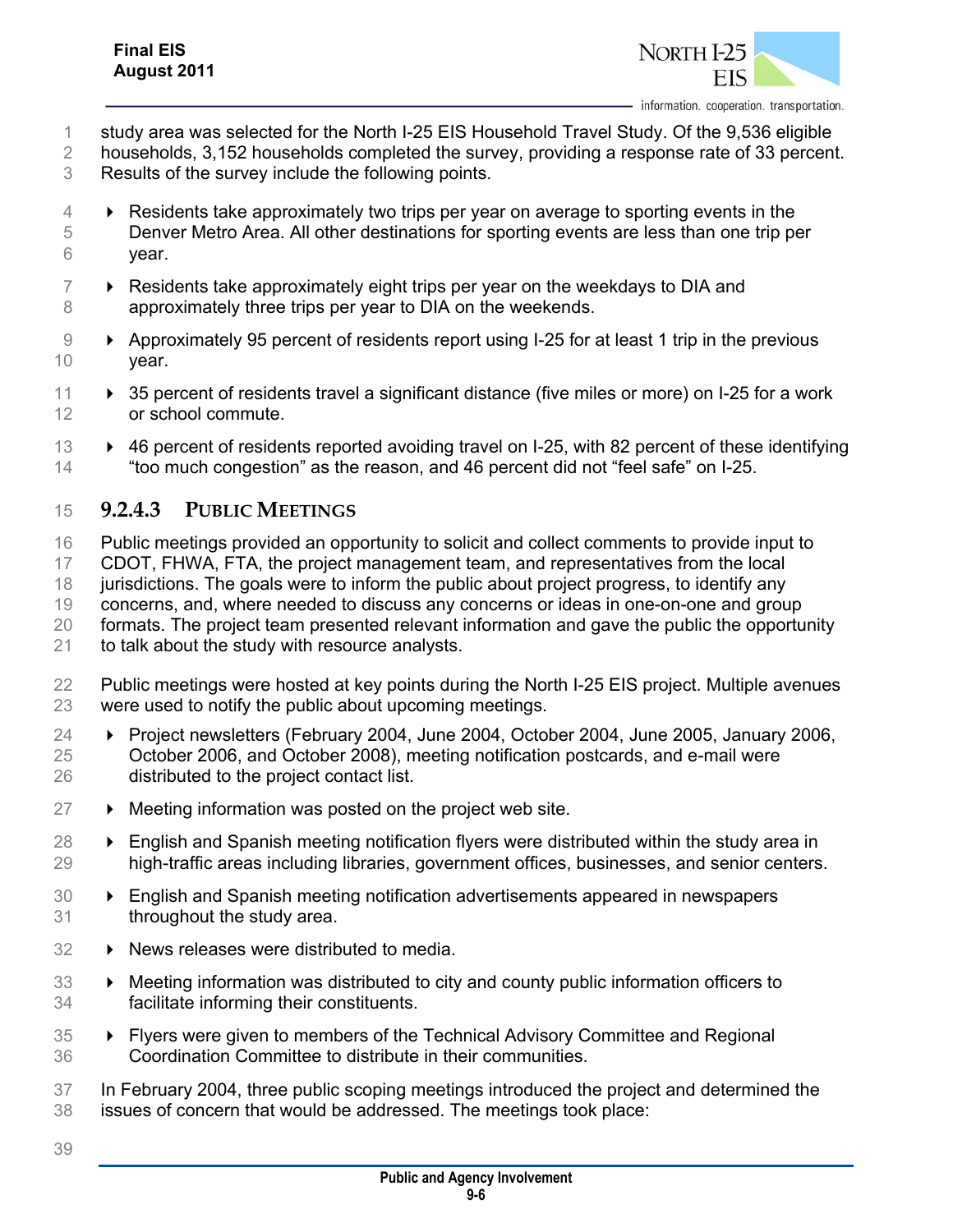

information. cooperation. transportation.

- February 3, 2004 at the Greeley Recreation Center, Greeley (37 recorded attendees)
- February 5, 2004 at the Southwest Weld County Building, Longmont (32 recorded attendees)
- February 10, 2004 at the Lincoln Center, Fort Collins (179 recorded attendees)
- Comment trends included:
- 8 > Support for a rail component
- 9 Support for improvements to US 85 highway maintenance
- Support for converting current intersections along US 85 to interchanges
- Support for improvements to I-25 and I-25 interchanges including additional lanes, and upgrading interchanges
- 13 Example 3 Safety concerns on I-25 regarding speed, congestion, and traffic directly accessing the frontage road from the interstate
- **Various environmental concerns were expressed with an emphasis on air quality, land use** and wildlife.
- At the end of June 2004, four public meetings took place to introduce the project's Purpose
- and Need and further determine the issues of concern regarding the project. The meetings took place:
- 20 → June 22, 2004 at the Evans Recreation Center, Evans (14 recorded attendees)
- 22 → June 24, 2004 at the Loveland Museum, Loveland (36 recorded attendees)
- **→** June 29, 2004 at the Margaret W. Carpenter Recreation Center, Thornton (12 recorded attendees)
- **Deciment 1.2004 at the Lincoln Center, Fort Collins** (78 recorded attendees)
- Comment trends included:
- The project should utilize available resources such as CDOT right-of-way and existing rail corridors.
- Widening I-25 to three lanes in each direction is desired
- 32 > Preference for multi-modal options
- In October 2004, the project team hosted four public meetings to introduce the types of
- technologies and alternatives being consider during Level One Screening, share information
- on criteria used to evaluate the alternatives in Level Two Screening, and outline the
- environmental data collection process. The meetings took place: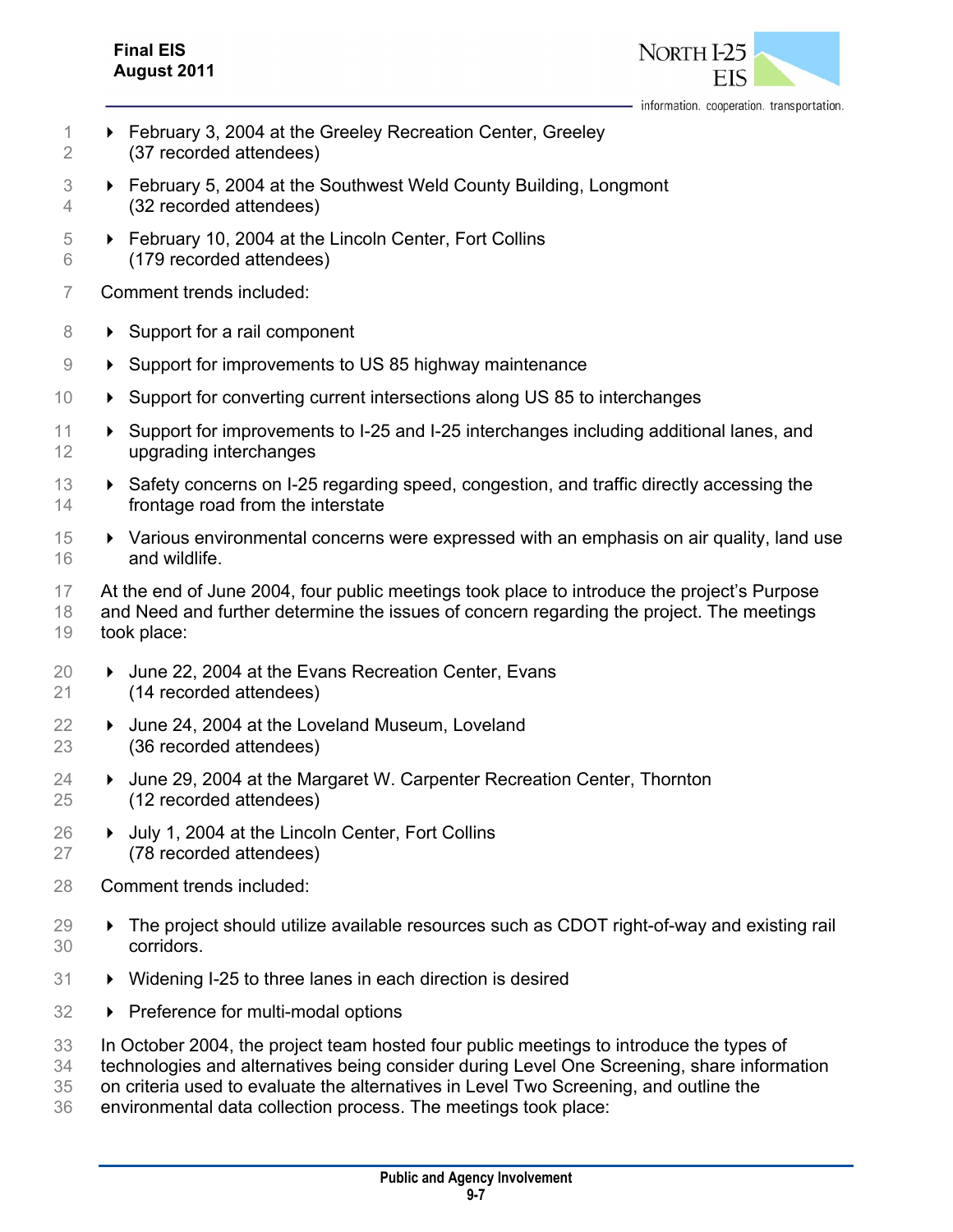#### **Final EIS August 2011**



information. cooperation. transportation.

- 1 October 19, 2004 at the Commerce City Recreation Center, Commerce City 2 (2 recorded attendees)
- 3 ► October 21, 2004 at the McKee Conference & Wellness Center, Loveland 4 (22 recorded attendees)
- 5 October 26, 2004 at the Lincoln Center, Fort Collins 6 (58 recorded attendees)
- $7 \rightarrow$  October 28, 2004 at the Greeley Recreation Center, Greeley 8 (17 recorded attendees)
- 9 Comment trends included:
- 10 Concerns that transit options will encourage development and increase sprawl
- 11 > Transit development concerns
- $12 \rightarrow$  Interest in exploring alternative fuel options such as light rail and hybrid buses
- 13 > Support stronger for rail than BRT when considering multi-modal options
- 14 > Options should focus on encouraging higher speed and lower travel times
- 15 Concerns regarding lack of funding to meet costs associated with alternatives
- 16 In June 2005, four public meetings took place to present the Level Two Screening alternative 17 evaluation results and the recommended alternatives that would be further developed and 18 evaluated in the Level Three Screening process. The meetings took place:
- 19 June 14, 2005 at the Greeley Recreation Center, Greeley 20 (14 recorded attendees)
- 21 → June 16, 2005 at the Lincoln Center, Fort Collins 22 (62 recorded attendees)
- 23  $\rightarrow$  June 21, 2005 at the Loveland Police and Court Building, Loveland 24 (24 recorded attendees)
- 25 **→** June 23, 2005 at the Radisson Hotel and Conference Center, Longmont 26 (27 recorded attendees)
- 27 Comment trends included:
- $28 \rightarrow$  Interest in convenient and direct travel to DIA.
- 29 > Strong support for commuter rail along US 287/BNSF line.
- 30 > Interest in a commuter rail spur from the US 287/BNSF line to Greeley.
- $31 \rightarrow$  Interest in implementing the access control plan on US 85.
- 32 > Noise concerns with rail and the widening of I-25.
- 33 > Interest in the impacts of increasing the cost of gas on travel and rail projections.
- 34 Concern that the Front Range Toll Road will not be able to pull traffic off I-25 if it is built and 35 that it should not be a consideration during the North I-25 EIS.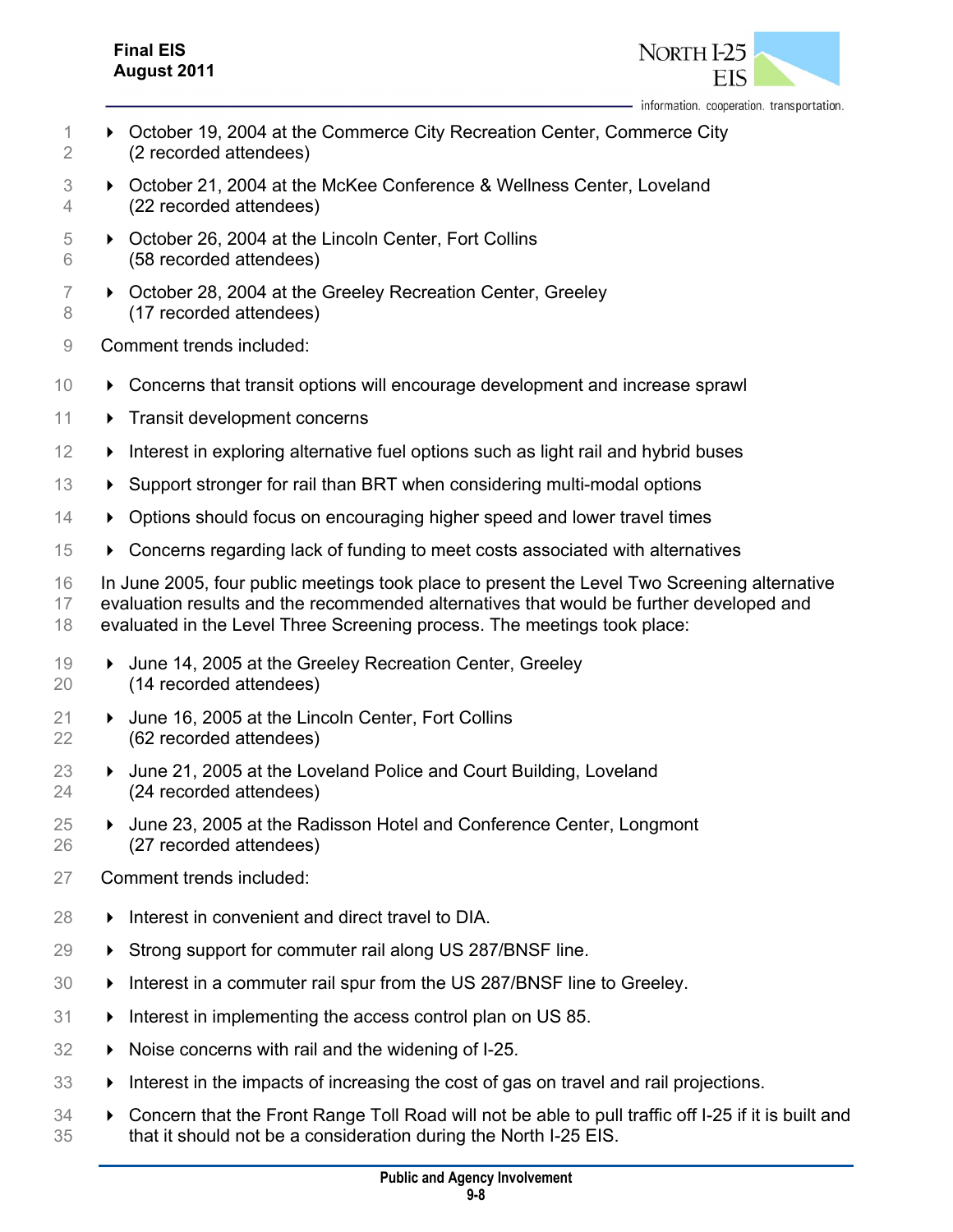

Throughout January and February 2006, twelve town hall meetings took place to present the

2 eight packages that were developed and evaluated during Level Three Screening, and to

recommend which alternatives would move forward into the Draft Environmental Impact

Statement. The meetings took place:

- January 23, 2006 at the Aztlan Community Center, Fort Collins (64 recorded attendees)
- 7 > January 24, 2006 at the Windsor Community Center, Windsor (39 recorded attendees)
- **January 25, 2006 at the Frederick Town Hall, Frederick** (26 recorded attendees)
- 11 > January 26, 2006 at the Thornton City Hall, Thornton (12 recorded attendees)
- **De** January 30, 2006 at the Gilcrest Valley High School, Gilcrest (8 recorded attendees)
- **Example 2** January 31, 2006 at the Mead Town Hall, Mead (17 recorded attendees).
- February 1, 2006 at the Longmont Museum, Longmont (42 recorded attendees)
- **February 2, 2006 at the Loveland Public Library, Loveland** (32 recorded attendees)
- February 6, 2006 at the Greeley Recreation Center, Greeley (19 recorded attendees)
- 22 ► February 7, 2006 at the Harmony Library, Fort Collins (49 recorded attendees)
- **► February 15, 2006 at the Southwest Weld County Building, Longmont** (28 recorded attendees)
- February 16, 2006 at the Milliken Town Hall, Milliken (18 recorded attendees)
- Comment trends included:
- $29 \rightarrow$  Interest in connecting rail options to planned FasTracks lines
- Concerns for lack of funding to meet cost associated with alternatives
- Concerns regarding improvements being implemented behind demand
- **IF** Interest on toll operations including usage fees, how tolled lanes work with HOV, what the money from fees will fund, utilizing transponders and enforcing toll fees
- Support for multi-modal transit including a combination of rail and highway improvements
- Questions regarding wildlife and habitat impacts
- In November 2006, two public meetings introduced the addition of the NorthMetro Rail
- Connection that would connect the proposed rail alignment in Package A from the Longmont
- Sugar Mill site to the FasTracks North Metro line. The meetings took place: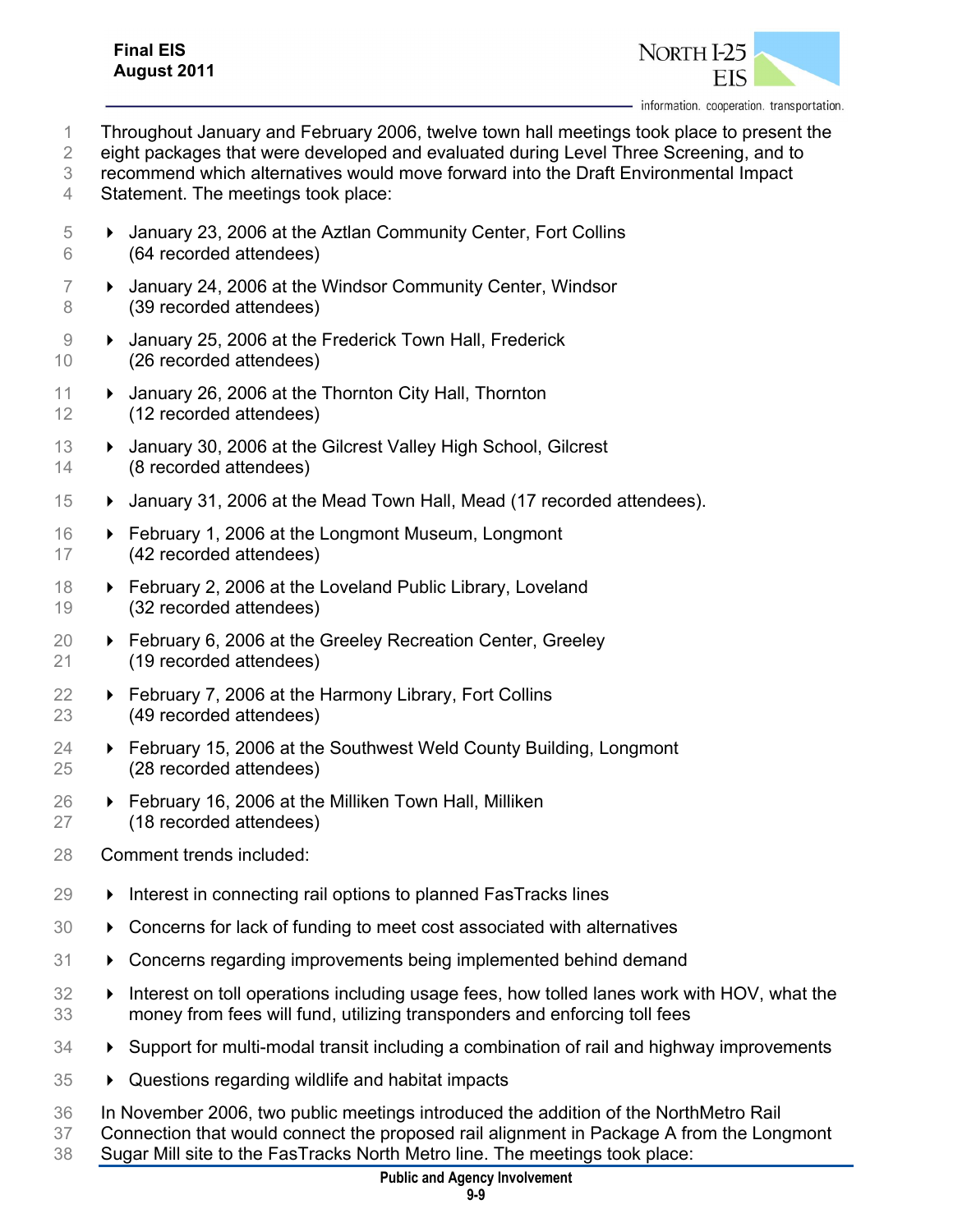#### **Final EIS August 2011**



information. cooperation. transportation.

- 1 **November 13, 2006 at the Northglenn Recreation Center, Northglenn** 2 (10 recorded attendees)
- 3 November 15, 2006 at the Southwest Weld County Building, Longmont 4 (27 recorded attendees)
- 5 Comment trends included:
- $6 \rightarrow$  Concerns surrounding the type of impacts to wetlands
- 7 Noise impact concerns
- 8 **EX** Concern that there will not be ample parking at station locations
- 9 > Support for the North Metro Rail connection component added to Package A
- 10 Study team members periodically reviewed public comments to identify recurring comments
- 11 and common concerns. These were addressed in project newsletters and added to the project 12 web site.
- 13 **Table 9-2** provides a list of public meetings by date, meeting purpose, location, and number of 14 attendees.

15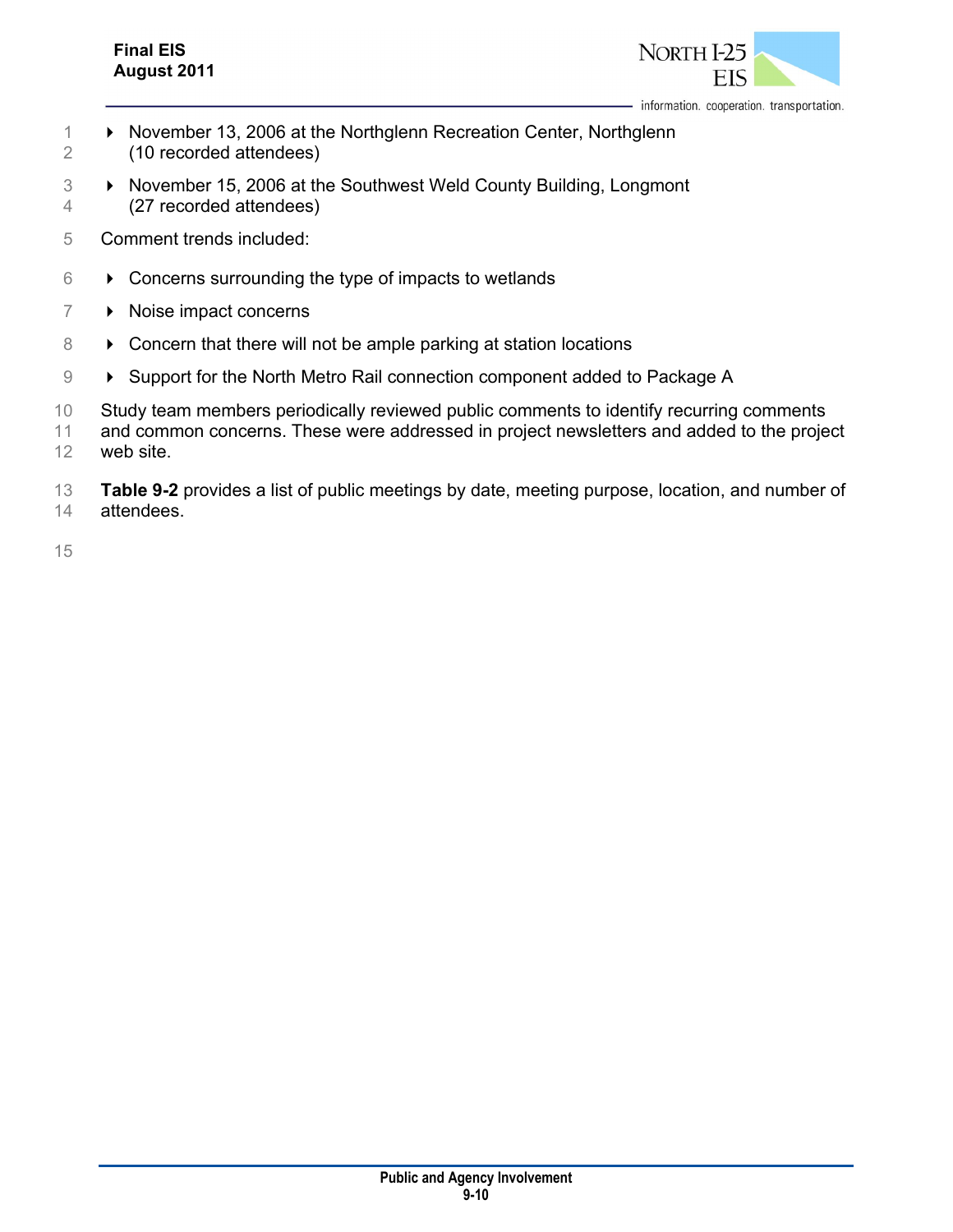

| <b>Date</b>  | <b>Purpose/Topic</b>                         | Location             | No. of<br><b>Attendees</b> |
|--------------|----------------------------------------------|----------------------|----------------------------|
| Feb 03, 2004 | <b>Scoping Meeting</b>                       | Greeley              | 37                         |
| Feb 05, 2004 | <b>Scoping Meeting</b>                       | Longmont             | 32                         |
| Feb 10, 2004 | <b>Scoping Meeting</b>                       | <b>Fort Collins</b>  | 179                        |
| Jun 22, 2004 | Purpose and Need                             | Evans                | 14                         |
| Jun 24, 2004 | Purpose and Need                             | Loveland             | 36                         |
| Jun 29, 2004 | Purpose and Need                             | Thornton             | 12                         |
| Jul 01, 2004 | Purpose and Need                             | <b>Fort Collins</b>  | 78                         |
| Oct 19, 2004 | Level One Screening                          | <b>Commerce City</b> | $\overline{2}$             |
| Oct 21, 2004 | Level One Screening                          | Loveland             | 22                         |
| Oct 26, 2004 | Level One Screening                          | <b>Fort Collins</b>  | 58                         |
| Oct 28, 2004 | Level One Screening                          | Greeley              | 17                         |
| Jun 15, 2005 | Level Two Screening                          | Greeley              | 14                         |
| Jun 17, 2005 | Level Two Screening                          | <b>Fort Collins</b>  | 62                         |
| Jun 21, 2005 | Level Two Screening                          | Loveland             | 24                         |
| Jun 23, 2005 | Level Two Screening                          | Longmont             | 27                         |
| Jan 23, 2006 | Town Hall Meeting/Level Three Screening      | <b>Fort Collins</b>  | 64                         |
| Jan 24, 2006 | Town Hall Meeting/Level Three Screening      | Windsor              | 39                         |
| Jan 25, 2006 | Town Hall Meeting/Level Three Screening      | Frederick            | 26                         |
| Jan 26, 2006 | Town Hall Meeting/Level Three Screening      | Thornton             | 12                         |
| Jan 30, 2006 | Town Hall Meeting/Level Three Screening      | Gilcrest             | 8                          |
| Jan 31, 2006 | Town Hall Meeting/Level Three Screening      | Mead                 | 17                         |
| Feb 01, 2006 | Town Hall Meeting/Level Three Screening      | Longmont             | 42                         |
| Feb 02, 2006 | Town Hall Meeting/Level Three Screening      | Loveland             | 32                         |
| Feb 06, 2006 | Town Hall Meeting/Level Three Screening      | Greeley              | 19                         |
| Feb 07, 2006 | Town Hall Meeting/Level Three Screening      | <b>Fort Collins</b>  | 49                         |
| Feb 15, 2006 | Town Hall Meeting/Level Three Screening      | Longmont             | 28                         |
| Feb 16, 2006 | Town Hall Meeting/Level Three Screening      | Milliken             | 18                         |
| Nov 13, 2006 | Interchange Update and Southern Connectivity | Northglenn           | 10                         |
| Nov 15, 2006 | Interchange Update and Southern Connectivity | Longmont             | 27                         |

#### 1 **Table 9-2 Public Meetings**

#### 2 **9.2.4.4 TRANSIT STATION WORKING GROUPS**

3 As part of the North I-25 EIS, CDOT developed another forum for community members to

4 become involved in the study process by creating Transit Station Working Groups.

5 Three transit alternatives were evaluated as part of the North I-25 EIS: commuter bus,

6 commuter rail, and bus rapid transit. The working groups were organized to allow members of

7 the community to discuss and share ideas regarding transit station locations, bike and

8 pedestrian connectivity, and maintenance facilities. **Table 9-3** summarizes information

9 regarding Transit Station Working Group meetings.

10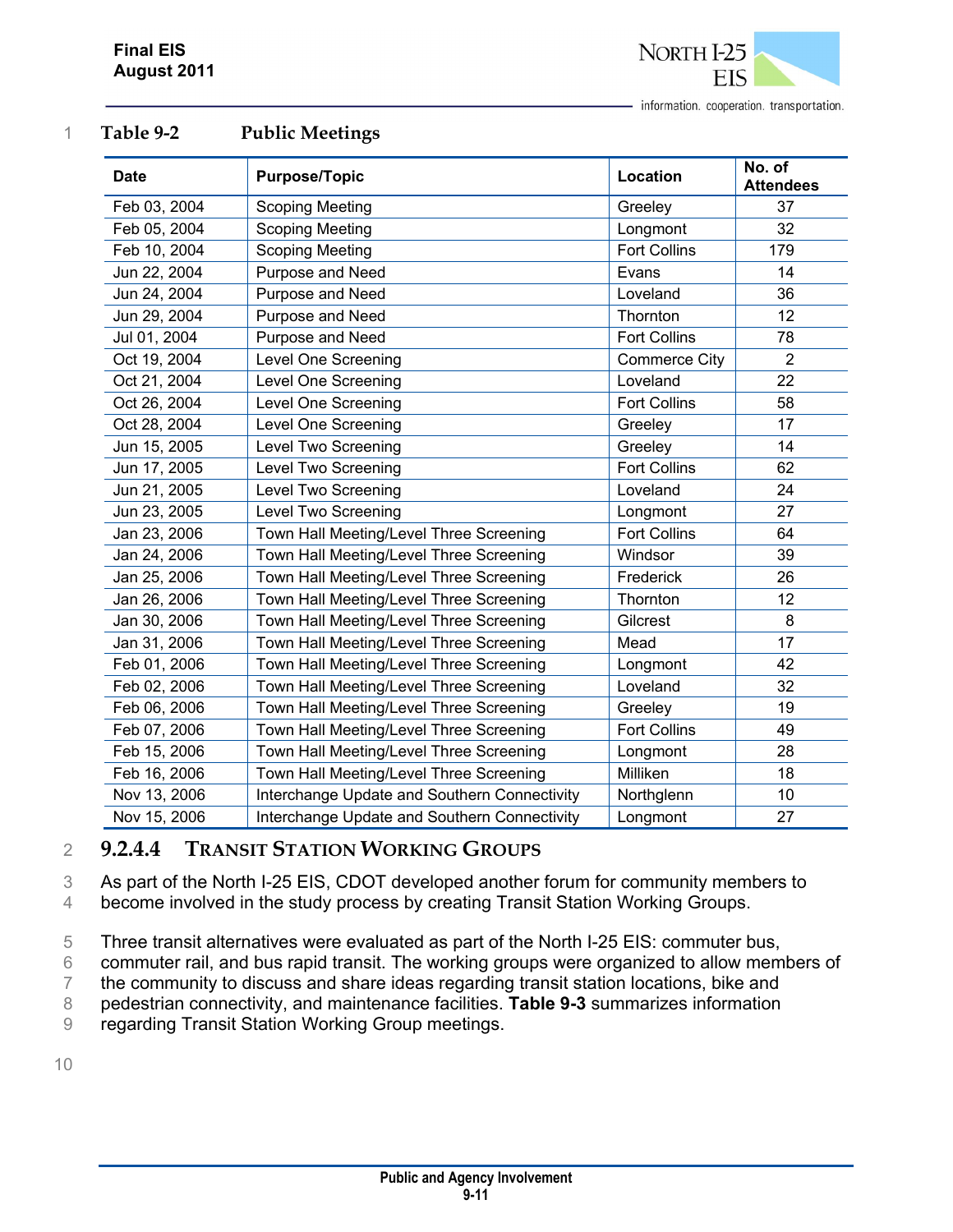

1 **Table 9-3 Transit Station Working Group Meetings** 

| <b>Date</b>  | Group             | <b>Attendees</b> |
|--------------|-------------------|------------------|
| Oct 18, 2005 | Frederick         | 9                |
| Oct 19, 2005 | Loveland          | 19               |
| Dec 05, 2005 | North I-25        | 15               |
| Dec 08, 2008 | <b>US 287</b>     | 3                |
| Dec 12, 2005 | South I-25        | 5                |
| Dec 15, 2006 | <b>US 85</b>      | 2                |
| Mar 20, 2006 | North I-25/US 85  | 11               |
| Mar 23, 2006 | South I-25/US 287 |                  |

### 2 **9.2.4.5 INTERCHANGE WORKING GROUPS**

3 From February 2006 through January 2007, 43 interchange working group meetings were

4 conducted with a total 241 public and civic participants. In addition, several one-on-one

5 meetings took place with property owners. During these meetings, participants interacted with

6 project engineers to determine interchange designs, right-of-way impacts, property impacts,

7 and future traffic patterns. The designated interchange working groups were:

- 8 Group 1 US 36, E-470, and SH 7
- $9 \rightarrow$  Group 2 SH 7 and WCR 8
- 10  $\rightarrow$  Group 3 WCR 8 and SH 52
- 11 Group 4 SH 119, SH 66, and WCR 34
- 12  $\rightarrow$  Group 5 SH 56, SH 60 East, LCR 16, and SH 402
- 13 Group 6 SH 402, US 34, Crossroads, and SH 392
- 14 Group 7 Harmony, Prospect, SH 14, SH 392, and SH 1

#### 15 **9.2.4.6 SPECIALIZED ENVIRONMENTAL JUSTICE OUTREACH**

 In an effort to ensure that everyone residing in the North I-25 regional study area received 17 project information and was afforded the opportunity to provide input, special outreach efforts were conducted to reach low-income and/or minority communities within the regional study area. These populations have been historically underrepresented in public processes. Potential environmental justice populations were identified using 2000 U.S. Census Bureau data and through local community and agency contacts (see **Section 3.2.4**). Outreach activities were conducted in identified locations for low-income and/or minority environmental justice populations in Brighton, Greeley, Fort Collins, Gilcrest, Longmont, Loveland, and Thornton.

- 25 The public involvement team prepared supplementary copies of project newsletters, fact
- 26 sheets, and meeting announcements, which were translated into Spanish. English and
- 27 Spanish project materials were distributed during other outreach efforts and to frequently
- 28 visited locations in the identified areas for posting where visible to the general public.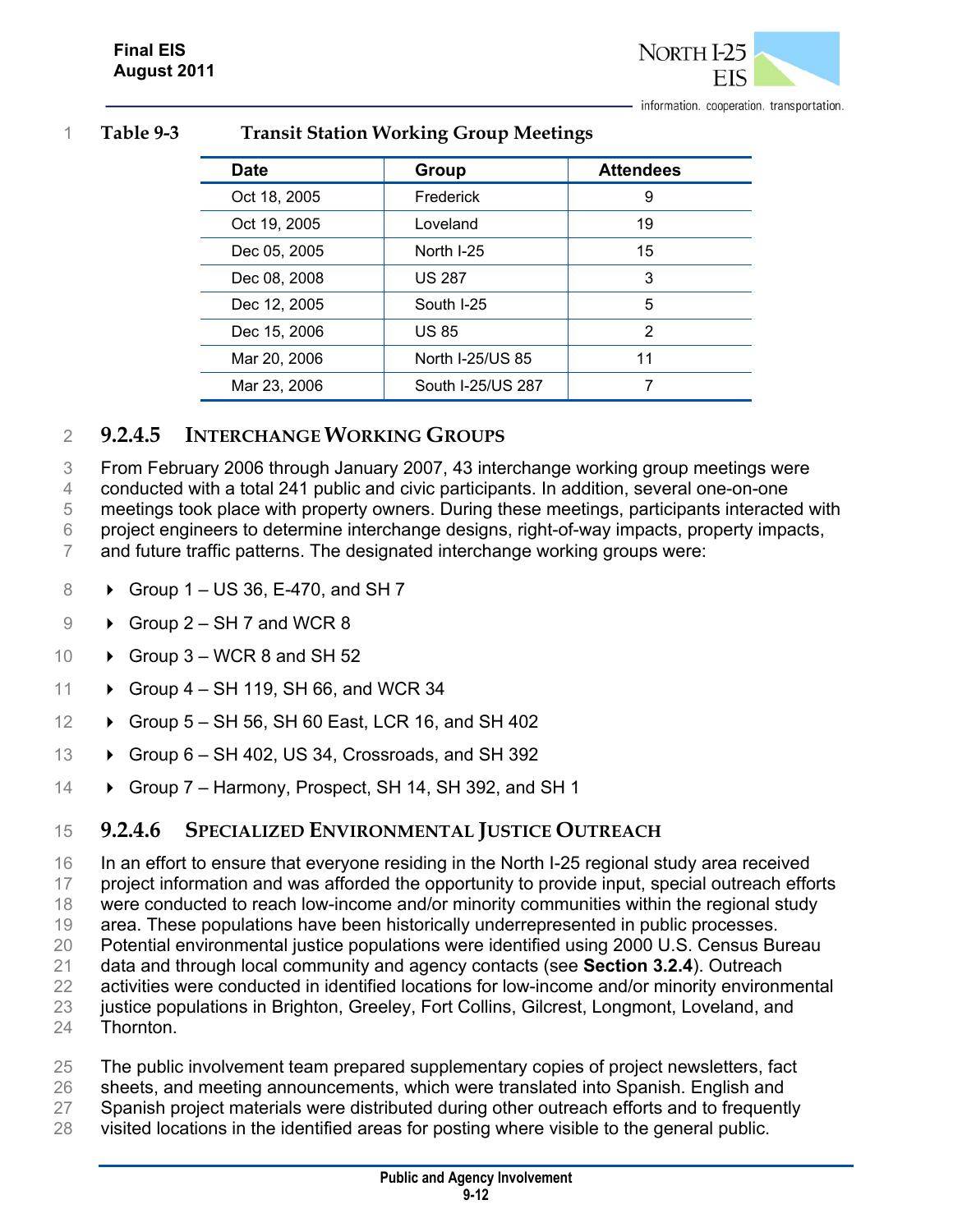

- 1 The public involvement team conducted outreach to businesses by going door-to-door and
- 2 distributing bi-lingual project information and surveys for potentially affected business owners
- 3 in the identified areas. Outreach also included specialized small group meetings, attendance at
- 4 community events, and preparation of focused newsletters.

#### 5 *Specialized Outreach Meetings*

- 6 The project team contacted approximately 42 Hispanic/Latino community and church leaders
- 7 throughout the project. Hispanic/Latino community leaders were offered information about the

8 project and the opportunity for small group meetings. Small group meetings were held with the

9 groups shown in **Table 9-4.**

#### 10 **Table 9-4 Specialized Outreach Meetings**

| <b>Date</b>      | <b>Name of Group</b>                      | Location           |
|------------------|-------------------------------------------|--------------------|
| Nov 04, 2004     | <b>Loveland Housing Authority</b>         | Loveland, CO       |
| Aug 06, 2005     | <b>Greeley Farmers' Market</b>            | Greeley, CO        |
| Aug 13, 2005     | <b>Greeley Farmers' Market</b>            | Greeley, CO        |
| Jul 28, 2005     | Windsor Farmers' Market                   | Windsor, CO        |
| Jan 23, 2006     | Aztlan Fort Collins Town Hall Meeting     | Fort Collins, CO   |
| Mar 14, 2006     | <b>Mountain Range Shadows Subdivision</b> | Larimer County, CO |
| Sep 21, 2006     | El Comite de Longmont                     | Longmont, CO       |
| Sep 21, 2006     | A New Image, LLC                          | Brighton, CO       |
| Oct 25, 2006     | Templo Betel                              | Fort Collins, CO   |
| Nov 11, 2006     | Agua Viva Baptist Church                  | Loveland, CO       |
| Nov 19, 2006     | Holy Family Catholic Church               | Fort Collins, CO   |
| October 26, 2010 | City of Longmont                          | Longmont, CO       |

#### 11 *Specialized Outreach Events*

- 12 The project team also identified and attended local cultural and community events to distribute
- 13 information about the project, answer questions, and gather comments. Fifteen events were

14 attended between 2004 and 2006 (**Table 9-5**). These include:

15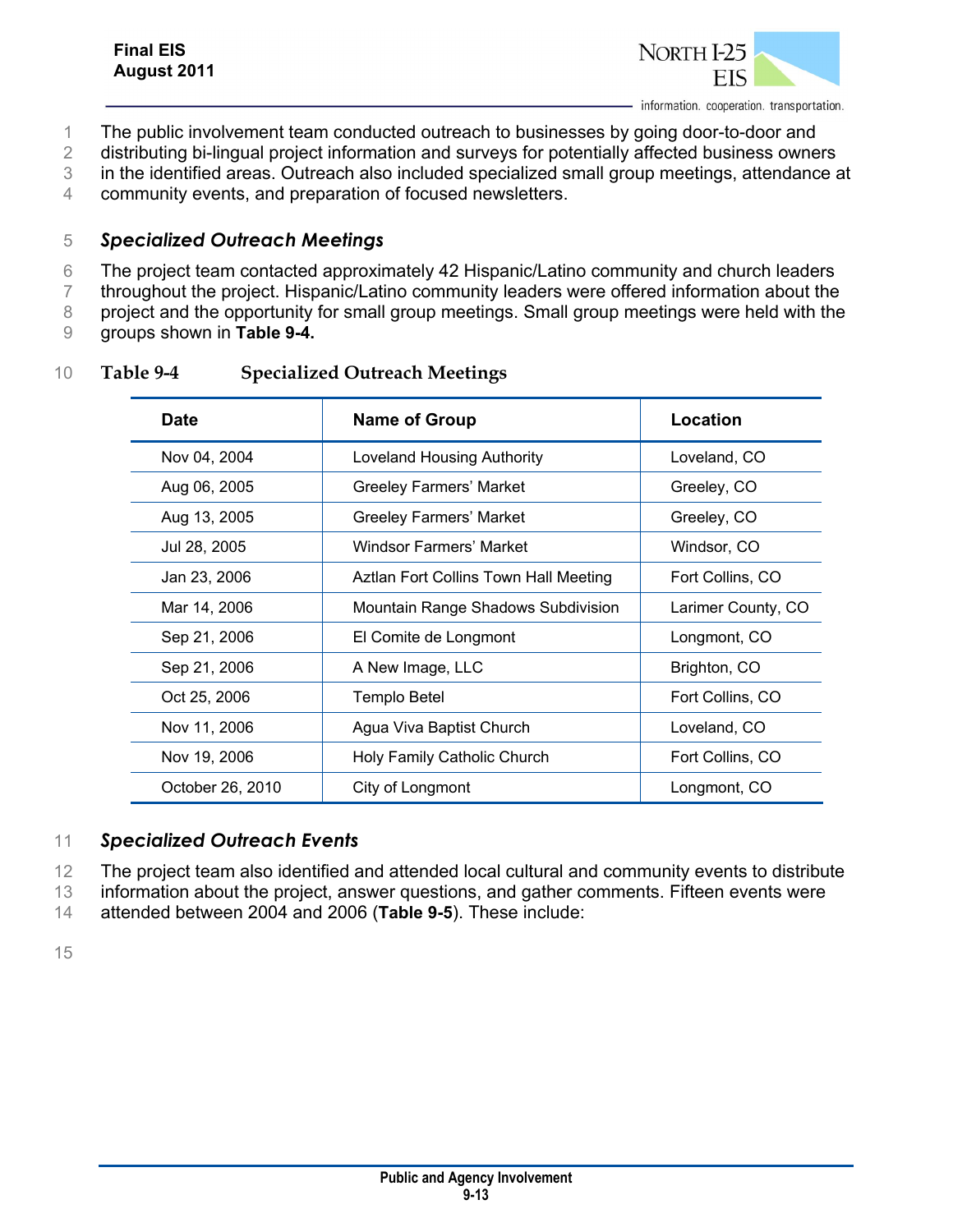

1 **Table 9-5 Specialized Outreach Events** 

| <b>Date</b>                      | <b>Name of Event</b>                          | <b>Location</b>  |
|----------------------------------|-----------------------------------------------|------------------|
| Jun 05, 2004                     | Berthoud Day                                  | Berthoud, CO     |
| Aug 07, 2004                     | Loveland Art in the Park                      | Loveland, CO     |
| Aug 24, 2004                     | <b>Frederick Miners Day</b>                   | Frederick, CO    |
| Sep 11, 2004                     | Celebrate Lafayette                           | Lafayette, CO    |
| Sep 18, 2004                     | <b>Greeley Fiesta</b>                         | Greeley, CO      |
| Dec 01, 2004                     | Colorado HUG Banquet and Expo                 | Greeley, CO      |
| Aug 05, 2005                     | <b>Greeley Farmers Market</b>                 | Greeley, CO      |
| Aug 13, 2005                     | Loveland Art in the Park                      | Loveland, CO     |
| Aug 13, 2005 and<br>Aug 14, 2005 | Milliken Beef-n-Bean Day                      | Milliken, CO     |
| Sep 10, 2005                     | Celebrate Lafayette                           | Lafayette, CO    |
| Sep 17, 2005                     | <b>Frederick Miners Day</b>                   | Frederick, CO    |
| Sep 16, 2006                     | Mexican Independence Day                      | Longmont, CO     |
| Sep 30, 2006                     | Bridging the Immigration Divide               | Longmont, CO     |
| Sep 30, 2006                     | <b>Community Development Resource</b><br>Fair | Adams County, CO |

#### 2 *Specialized Outreach Newsletters*

3 Following the release of the Draft EIS, specialized outreach included the distribution of focused

4 newsletters that summarized the impacts and benefits of the project (**Table 9-6**).

#### 5 **Table 9-6 Specialized Outreach Newsletters**

| <b>Date</b> | Name of Group                      |                    |
|-------------|------------------------------------|--------------------|
| Nov. 2008   | City of Longmont                   | Longmont, CO       |
| Nov. 2008   | Mountain Range Shadows Subdivision | Larimer County, CO |

#### 6 *Summary of Input Received During Specialized Outreach*

7 Input received through specialized outreach centered on community needs and concerns

8 regarding the proposed improvements. Participants indicated repeatedly that transit service

9 was needed between Longmont, Loveland, Denver, Boulder, and southwest Weld counties.

10 Congestion on I-25 was seen as limiting access to businesses and participation in cultural

11 events in Metro Denver. Most residents from Fort Collins, Greeley, Longmont, and Loveland

12 would be willing to drive to access transit service to Denver.

13 Participants expressed general concern about the cost of the alternatives and how alternatives

14 would be funded. Participants disagreed about the impacts of tolling. Some felt that public

15 transportation should be open to all and that tolling would exclude citizens. Others preferred

- 16 tolling because it provided funding for construction and maintenance and would ease
- 17 congestion.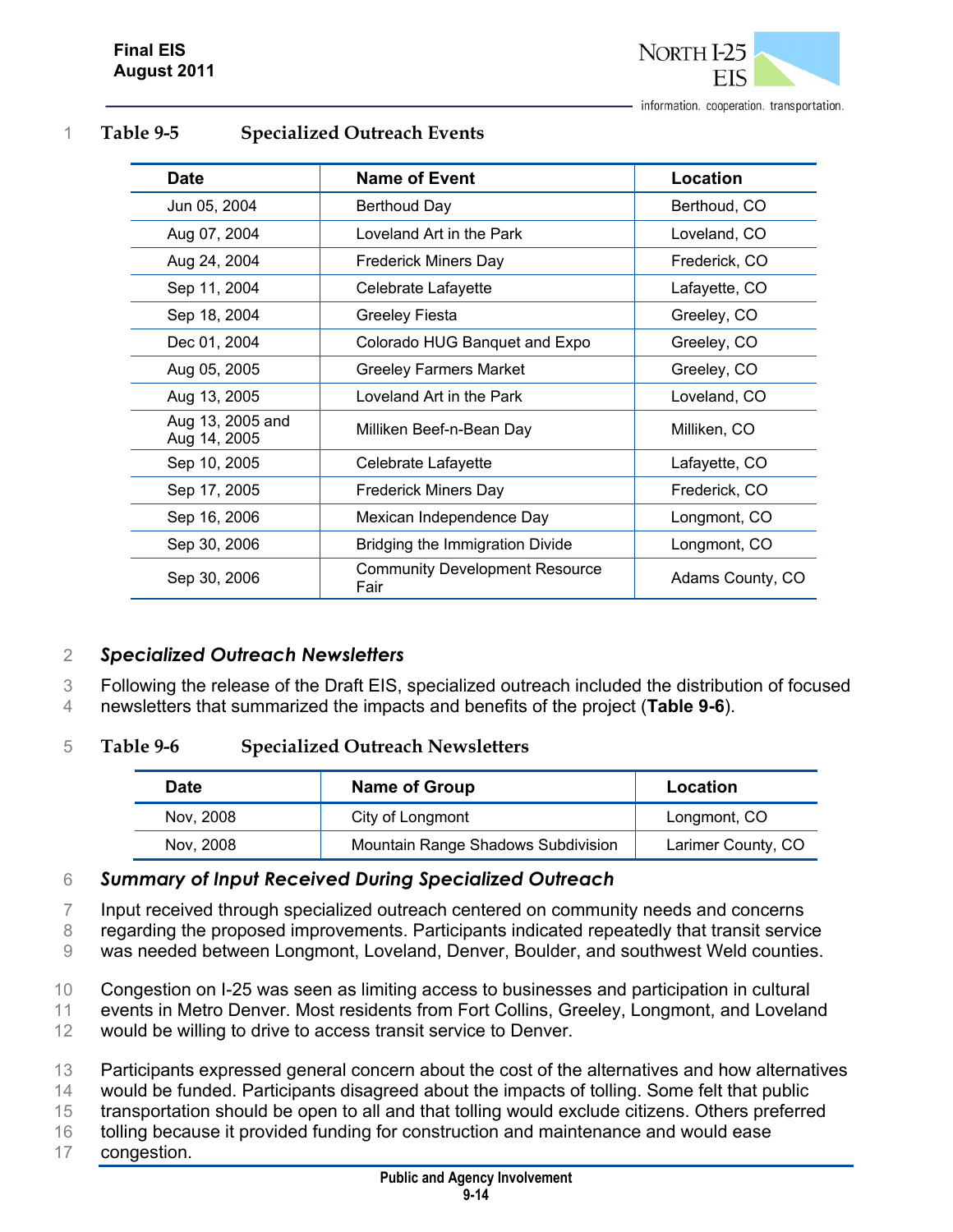

- Participants indicated a need for transit options to reach important community facilities (local
- schools and churches), regional employment centers (DIA and the Denver Technical Center),
- and commuter cities (Cheyenne, Denver, Fort Collins, Greeley, Longmont, and Loveland). It
- also was pointed out that many minority community members do not work typical business
- hours and may hold multiple jobs. For transit to be effective, it should be flexible, affordable,
- accommodate persons with disabilities, accommodate persons with bicycles, and operate on
- weekends and evenings.
- In a meeting held in Brighton, attendees indicated that there were negative feelings toward
- transit because it is unreliable, provides limited service, and requires lengthy wait times. In
- addition, transit was not deemed feasible for those with construction jobs who are required to
- be in several locations throughout the day. While some suggested that bus service should be
- 12 provided along US 85, most felt that more lanes are needed on US 85, SH 7, and I-25. Other
- than Brighton, participants generally felt that transit alternatives would enhance employment
- opportunities and increase access to shopping, cultural events, and services for minority and
- low-income populations throughout the Front Range. Many participants also preferred transit
- to highway widening because they considered it a cheaper, safer, and a less stressful option.
- Most participants felt that existing transit does not adequately serve minority and low-income
- communities. Some underserved locations identified by meeting participants include the OUR
- Medical Center (Longmont), new development east of SH 119 in Longmont, the Casa Vista
- residential subdivision (Longmont), St. John's Church (Longmont), Casa Esperanza
- (Longmont), Bill Reed middle school (Loveland), Centerra (Loveland), and the Holy Catholic
- Church (Fort Collins). Participants preferred options that included transit to these destinations.
- Participants also identified key community facilities, minority and low-income neighborhoods,
- and minority-owned businesses throughout the study area. These include the Pullman Center
- (12th and Garfield in Loveland); Wal-Mart (Loveland); Loveland Lake Park; Wynona
- Elementary School (Loveland); the Hispanic neighborhoods of Cherry Street, Buckingham,
- La Colonia, Andersonville, Poudre Valley Mobile Home Park, and Cloverleaf Mobile Home
- Park (Fort Collins); Hispanic businesses along US 287 north of Cherry Street in Fort Collins;
- and Hispanic businesses along US 34 east of US 287 in Longmont. Participants also preferred
- options that included transit to these destinations.
- Participants were concerned about immigration policy. Hispanic or Latino populations may not
- use public transit if they have to show identification or are distrustful of authority. Some also
- indicated that they avoid using I-25 because they feel that Hispanic/Latino drivers are pulled
- over more frequently by the Colorado State Highway Patrol.
- Input received through specialized outreach helped the project team to understand what
- community resources are important to minority and low-income communities. Meeting
- participants identified key community facilities, neighborhoods, businesses, underserved
- areas, and important relationships between communities (social, familial, employment). These
- resources will be given special consideration throughout the impact analysis.

# **9.2.4.7 LOCAL GROUP AND ORGANIZATION MEETINGS**

- Project team members conducted localized group and organization meetings that provided the
- opportunity to present detailed project information in a very personalized manner to a larger
- number of individuals.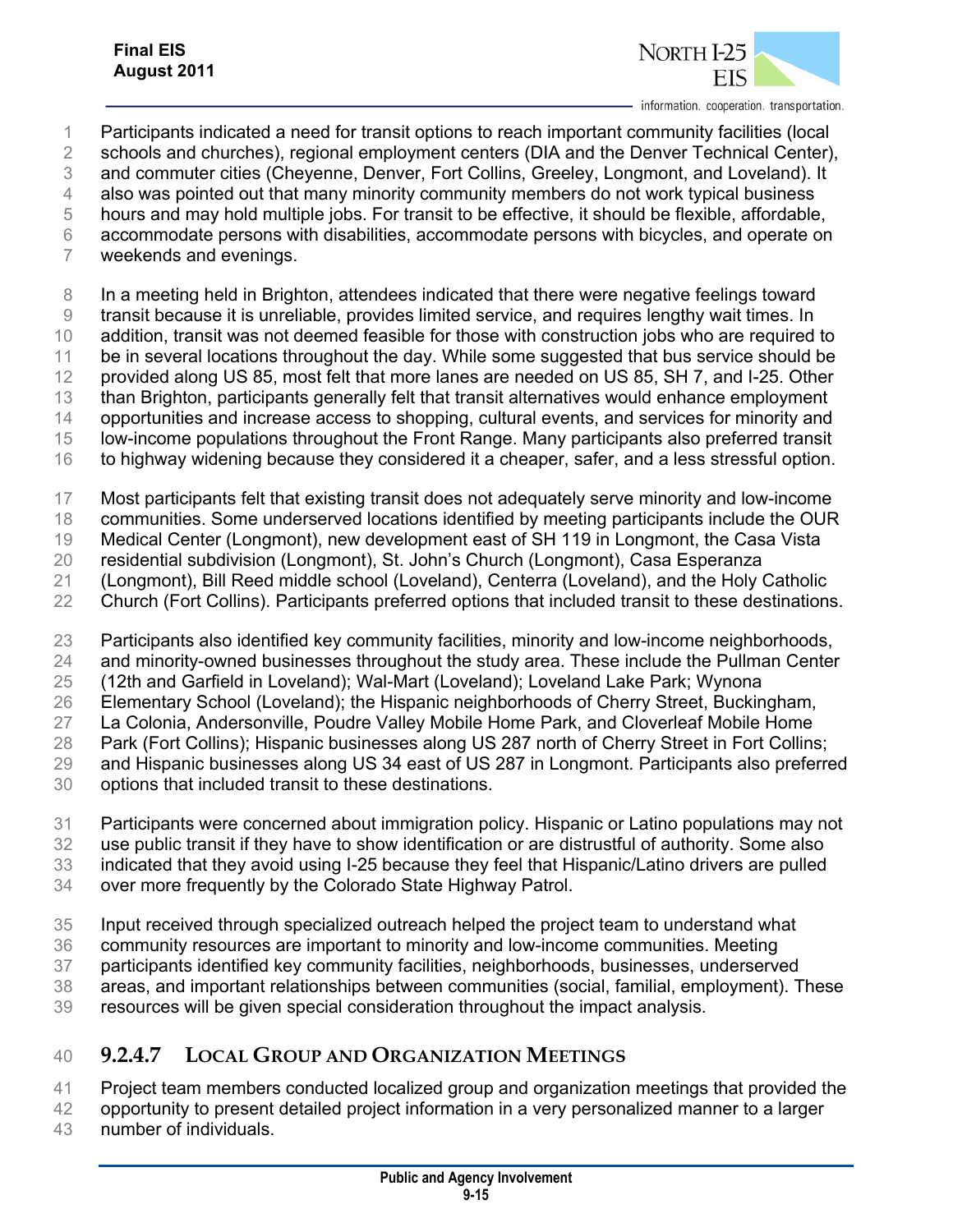

- Through targeted outreach, the team contacted neighborhood associations, business
- associations, and civic groups to offer briefings. Forty-one meetings took place with
- individuals, businesses, and organizations as listed in **Table 9-7.**
- All information gathered from these meetings was documented in HIRSYS, the comment
- tracking database, and shared with the project team.

### **9.2.4.8 PROJECT WEB SITE**

7 The project web site (http://www.coloradodot.info/projects/north-i-25-eis) went online in May

- 8 2003. The web site serves as an educational and information-sharing tool providing the most
- up-to-date project information. This integral part of the public outreach program provides the public with access to past project information documents and the latest project information
- including:
	-
	- ▶ Purpose and need **Department A** The EIS process
	-
	- ▶ Final technical reports **Acceleration** Project schedule
	- Calendar of events Community-specific information
		-
	- **Newsletters**  Public meeting boards and records
		-

- 
- FAQs Opportunities for public involvement
- $\triangleright$  Maps

12 In addition to sharing information, the project web site provides the public with opportunities to

 share input, request a speaker, or request to be added to the project distribution list through the contact form. Key project information is also displayed in Spanish.

## **9.2.4.9 MEDIA OUTREACH**

Periodic news releases and media advisories were prepared and sent to the local media in

advance of public meetings. News releases and media advisories were sent in January 2004,

June 2004, October 2004, June 2005, December 2005, January 2006, October 2006,

November 2006, September 2007, November 2008, and January 2010. News releases and

media advisories also were translated into Spanish and distributed to Spanish-language news

media in the Denver Metro Area.

The project team conducted two rounds of media tours during which the project manager and

public involvement manager met with reporters and editors of the newspapers with the largest

circulation in the study area. The team visited the Fort Collins Coloradoan, Loveland Reporter-

- Herald and the Greeley Tribune.
- Additionally, the public involvement team prepared media kits, which were distributed to
- 27 reporters who attended public meetings. The content of these kits varied slightly for each

meeting but typically included the most recent meeting notification news release, frequently

- asked questions, and graphics of alternatives being considered by the project team.
-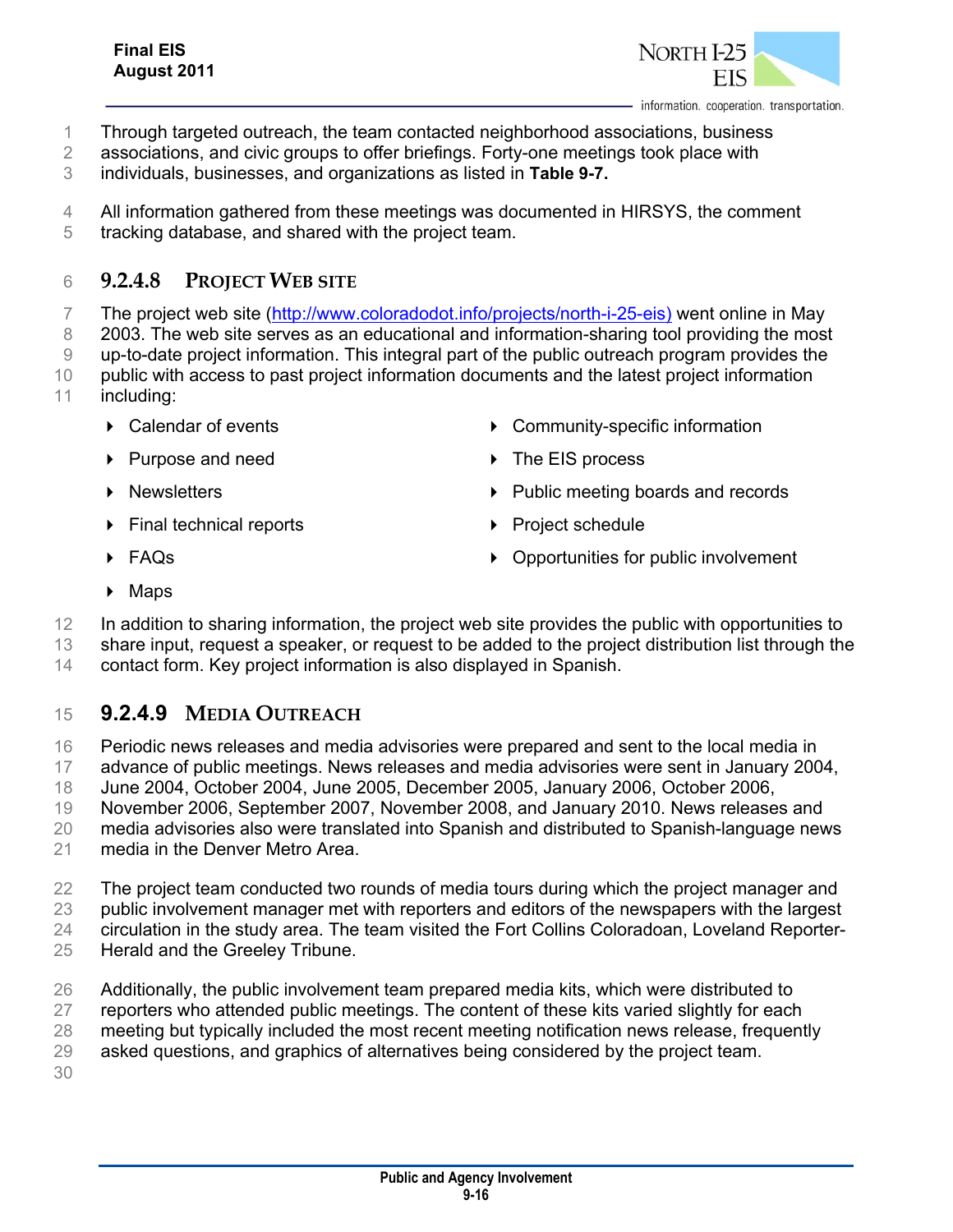

1 **Table 9-6 Local Group and Organization Meeting** 

| <b>Date</b>  | Group                                                                                     | No. of<br><b>Attendees</b> |
|--------------|-------------------------------------------------------------------------------------------|----------------------------|
| Apr 05, 2004 | Northern Colorado Public Communicators                                                    | 23                         |
| Apr 23, 2004 | Fort Collins Chamber of Commerce Legislative Affairs<br>Committee                         | 25                         |
| Apr 23, 2004 | Fort Collins Chamber of Commerce Legislative Affairs &<br><b>Transportation Committee</b> | 30                         |
| Apr 26, 2004 | Fort Collins Board of Realtors                                                            | 25                         |
| May 04, 2004 | Fort Collins Lions Club                                                                   | 15                         |
| May 11, 2004 | Erie Lion's Club Small Group                                                              | 12                         |
| May 12, 2004 | Loveland Commercial Realtor Association.                                                  | 25                         |
| May 12, 2004 | <b>Windsor Chamber</b>                                                                    | 12                         |
| May 18, 2004 | Northern Colorado Economic Development Corporation                                        | 20                         |
| May 19, 2004 | Ft. Lupton Chamber of Commerce                                                            | 30                         |
| May 20, 2004 | PEDAL - Loveland Bicycle Group                                                            | 15                         |
| May 21, 2004 | <b>Rodarte Center Seniors</b>                                                             | 40                         |
| May 24, 2004 | Johnstown/Milliken Lions                                                                  | 10                         |
| May 27, 2004 | Eaton Lion's Club Small Group                                                             | 24                         |
| Jun 11, 2004 | Johnstown/Milliken Rotary                                                                 | 20                         |
| Jun 15, 2004 | Loveland Rotary Club                                                                      | 120                        |
| Jun 24, 2004 | <b>Brighton Chamber of Commerce</b>                                                       | 84                         |
| Jul 12, 2004 | City of Greeley                                                                           | 12                         |
| Jul 14, 2004 | Longmont Kiwanis Club                                                                     | 15                         |
| Jul 15, 2004 | Broomfield Econ. Development Corporation                                                  | 25                         |
| Jul 20, 2004 | <b>Longmont Rotary Club</b>                                                               | 125                        |
| Aug 10, 2004 | <b>Loveland Connection Club</b>                                                           | 20                         |
| Sep 02, 2004 | <b>Broomfield Transportation Commission</b>                                               | $\overline{7}$             |
| Sep 08, 2004 | <b>Loveland Kiwanis</b>                                                                   | 40                         |
| Sep 08, 2004 | <b>Westminster Transportation Commission</b>                                              | 10                         |
| Sep 20, 2004 | <b>Commerce City Development</b>                                                          | 5                          |
| Oct 02, 2004 | ColoRail                                                                                  | 45                         |
| Oct 11, 2004 | Larimer County Engineering                                                                | 15                         |
| Nov 04, 2004 | Housing Authority of Loveland                                                             | 20                         |
| Nov 08, 2004 | League of Women Voters of Larimer County                                                  | 40                         |
| Nov 14, 2004 | <b>Riders For Justice</b>                                                                 | 25                         |
| Nov 16, 2004 | Weld County League of Women Voters                                                        | 20                         |
| Dec 13, 2004 | <b>Longmont Transportation Advisory board</b>                                             | 10                         |
| Jan 10, 2005 | Johnstown/Milliken Lion's Club                                                            | 10                         |
| Jan 13, 2005 | American Society of Civil Engineers (ASCE) Northern<br>Colorado Chapter                   | 8                          |
| Jan 18, 2005 | City of Greeley Community Outreach Staff                                                  | $\overline{2}$             |
| Jan 17, 2007 | Mulberry Corridor Owners Association                                                      | 23                         |
| Feb 06, 2007 | Downtown Loveland Association                                                             | 11                         |
| Mar 14, 2007 | Mason Corridor Open House                                                                 | $15 - 20$                  |
| Mar 13, 2007 | Colorado Rail Association                                                                 | $\overline{2}$             |
| Apr 10, 2007 | US 36 Commuting Solutions                                                                 | 30                         |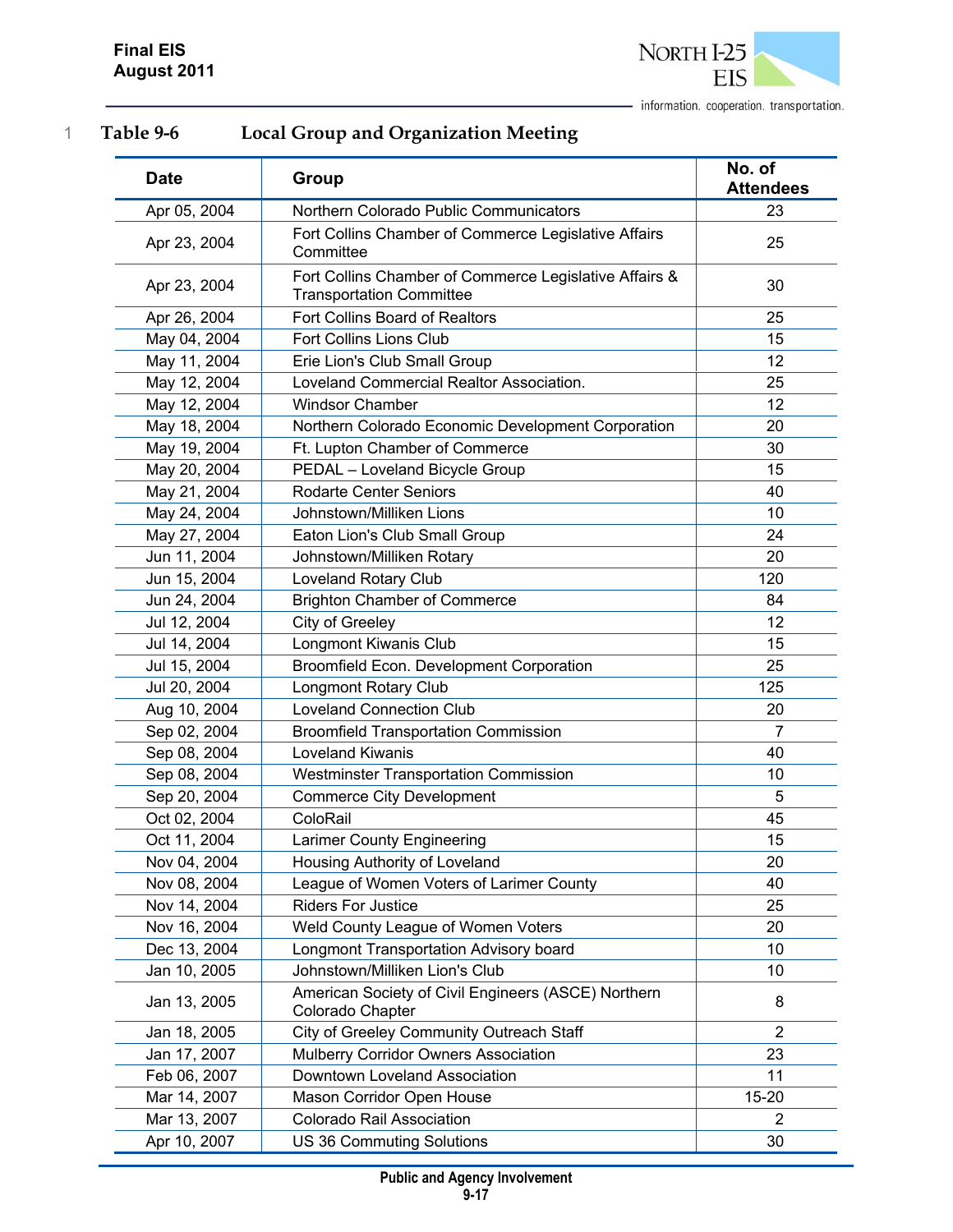

# **9.3 SCOPING AND PRE-DRAFT EIS CONCERNS**

 The study team developed a protocol for responding to public comments to comply with NEPA suggestions for an interactive and comprehensive public involvement process. The process encouraged interested parties to provide comments and developed processes for responding to comments or incorporating community concerns into project informational materials.

- Public comments were received through a variety of means, and by many people on the
- project team. Comments were evaluated, and if necessary, responded to in the following manner:
- **HIRSYS / Hotline Comments –** Comments received via web entry or hotline call that 11 requested information were routed through the appropriate project team members for a response.
- **Routine Comments and Questions** Frequently asked comments or questions were handled by public involvement representatives using prepared responses.
- **Web Entries or Hotline Messages** Information from web entries or persons leaving individual contact information was added to the project contact database.
- **Verbal Notes from Meetings –** Comments received through verbal communication at meetings were added to the project database.
- **Specific Requests** Specific requests requiring follow-up by a project team member were addressed by the individuals receiving the comment.
- **Public Meeting Comment Forms (received at the meetings)** Comments received via comment forms submitted at the meeting were added to the database.
- **Public Meeting Comment Forms (mailed after public meetings)** Comments received via comment forms mailed to project representatives after public meetings were added to the database.
- **Hard Copy Documents** Letters received via regular mail from interested parties were routed through the appropriate project team members for a response, if necessary. Comments offering suggestions for the project team, but not requesting information or answers to questions were reviewed and addressed through the project process, where possible. These documents were scanned and added to the project database.
- Comment summaries were reviewed by project team members to analyze public concerns and
- needs. Action on specific outstanding questions or comments was taken where needed.
- Common questions were answered in the "frequently asked questions" section on the project
- web site, and distributed at public meetings.
- Comments that are the most common or that reflect trends are summarized below. Please see **Appendix A** for a complete list of all public comments received by the project team.
-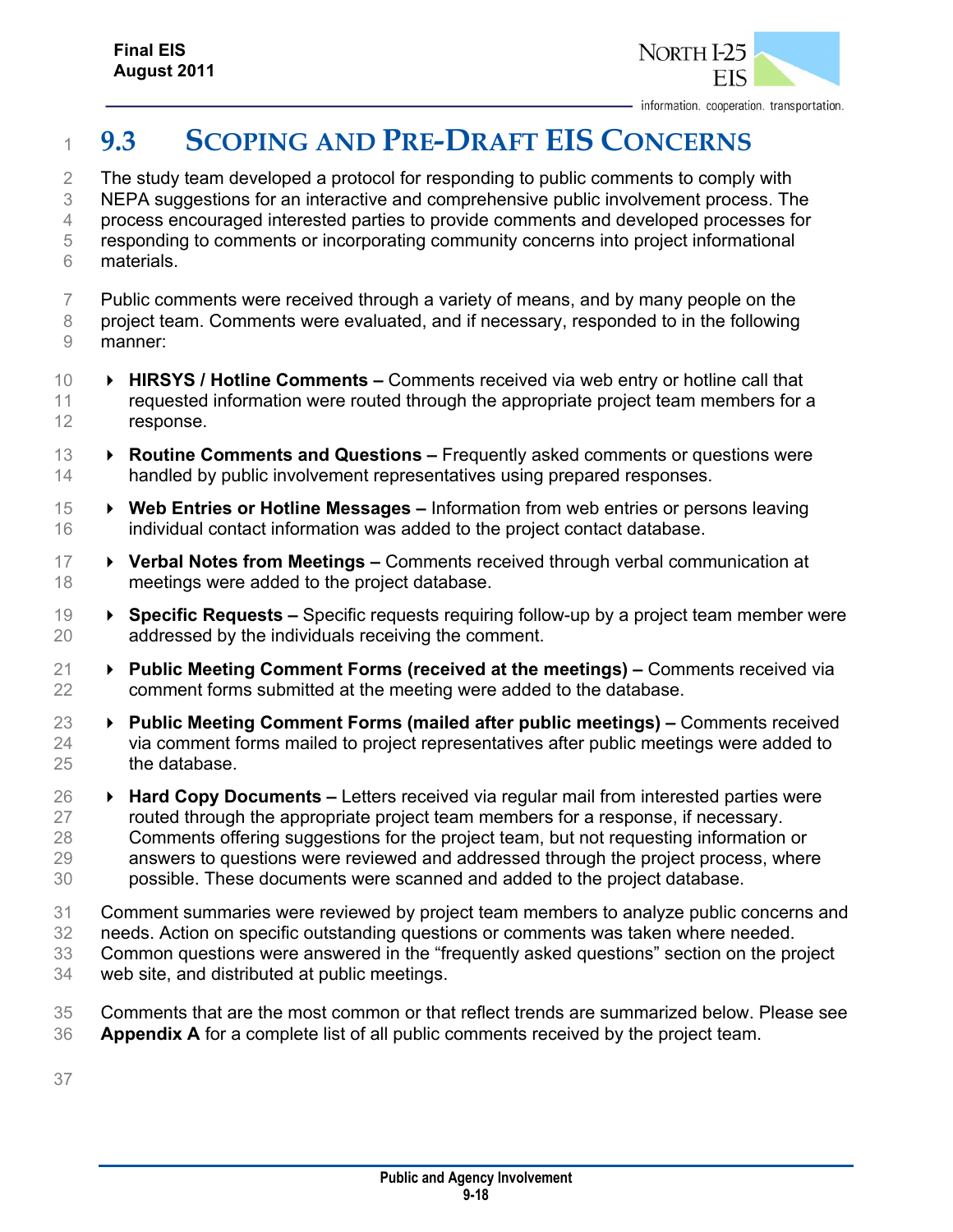

## **9.3.1 Transit**

There is significant support among members of the public for transit, especially rail. People

mentioned the public stigma attached to bus service. The general sentiment is that rail service

 would attract more people to transit than bus service would. Comments received relative to transit are summarized below:

- $6 \rightarrow A$  significant number of comments were received in support of a train or rail alternative.
- $7 \rightarrow$  Support was given for rail service that would use existing rail lines in order to reduce the cost to riders and facilitate quick implementation of service.
- Bus service was seen in some ways as being the most economical, but concern was expressed that it would add to congestion on already stressed highways.
- $11 \rightarrow$  It is perceived that mass transit would not help to relieve highway congestion.
- $12 \rightarrow$  Bus rapid transit, with fast and timely supporting local service, was seen to be the most affordable option.
- 14 > Links to DIA were considered important.
- 15 Bus stations are needed at major intersections. Bus stations with protected shelters are needed to attract riders and buses should run 24 hours-a-day. Bus shelters/stations are critical to shifting travelers from automotive to mass transit. Private enterprise would work best. Also most people consider bus service as a third-class mode of transportation. Mass transit needs to be made more attractive to help change people's attitudes towards it.
- $20 \rightarrow$  There is interest in locating stations and rail lines near larger population areas. There is interest in placing rail near the "Tri-town" area of Frederick, Dacono, and Firestone, 22 determining the type of driver who would be willing to drive to reach the station and how far those riders would be willing to drive, for eliminating the need for feeder buses from east, 24 and for locating a station at WCR 7 and SH 52 to service high-traffic volume on SH 52.
- 25 → Most towns along the western alignment were built along rail. Developments tend to occur along transportation routes. I-25 could have the same kind of appeal and resulting economic development impacts should be considered.

# **9.3.2 Highway**

 The general sentiment is that highway improvements are already overdue. There were many comments regarding safety and the deteriorating condition of bridges and interchanges. The public understands and agrees that the highway will require improvements regardless of what transit service is provided. Comments received relative to highway improvements are summarized below:

- Support was given for upgrading 287 and/or US 85 to expressways to compete with the speed and convenience of I-25. It was felt that US 85 needs major improvements and upgrades as part of the solution.
- 37 > Support was given for using tolls to finance highway improvements.
- 38 > Interest was expressed for only improving existing roads and not building new roads.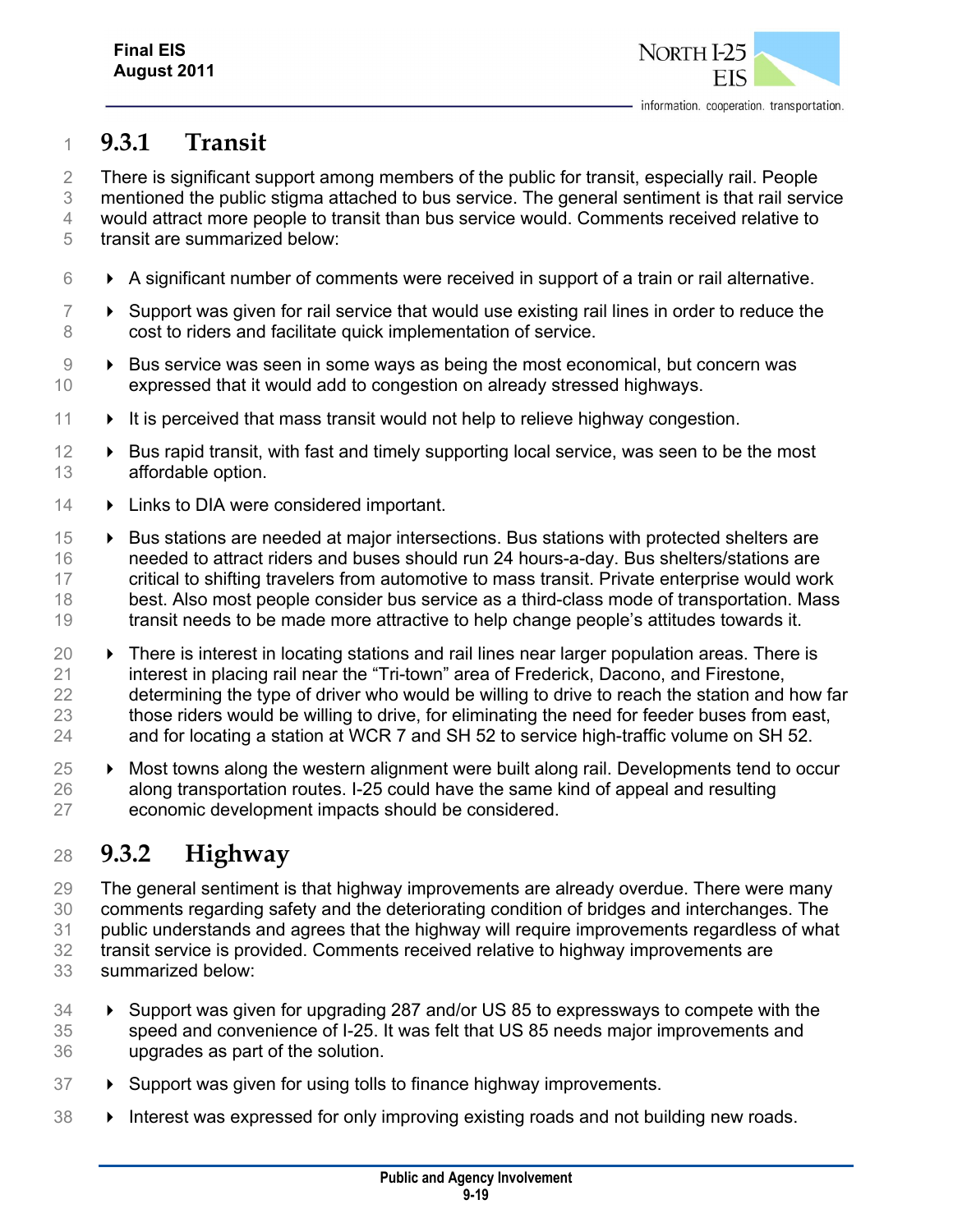

- 1 **If was felt that toll roads would 'cater' to higher-income portions of society and a public** transportation system should be accessible to the entire community.
- **EXECT:** There is a perception that if the highway were widened and traffic was no longer stop-and-go, people would use the highways.
- $5 \rightarrow$  It was felt that if I-25 were to be widened through Weld County, it would result in heavy congestion. Pressure to develop that area is high and an eight-lane highway would expedite development and exacerbate congestion.

## **9.3.3 Environment**

 Concern for the protection of the natural environment was strong. Diminishing air quality and loss of wetlands along I-25 were of special concern. Comments received relative to the environmental resources are summarized below:

- **Example 1** Support was given for putting the environment, especially air quality, above the needs of development. "After air quality, the river corridors and wetlands should take precedence."
- Transportation improvements should be placed where they won't affect open space or degrade views. Open space and important views should be saved.
- 16 Alternative fuels should be considered.
- **EXECT FIGULARY IS EXECT** FIGULARY REGARDING MEDUSIFY REGARDING MORE REPORTS And 17 additional lanes would cause property owners to be unable to hear anything but I-25 in their yards. There is a preference for higher noise walls, even if that would result in losses to residents' view of the mountains.

## **9.3.4 Other Comments**

- Package A offers a lot of support for current transportation needs. Northern Coloradans make a lot of short trips and Package A would have a positive impact on their ability to make such trips by allowing people to take advantage of other modes of transportation.
- $\rightarrow$  Package B lacks an east-west connection, which would not be beneficial for persons traveling from Loveland to Greeley.
- $27 \rightarrow$  The business community was supportive of either of the Draft EIS build packages moving forward.
- $29 \rightarrow A 20$ -year timeframe was felt to be too short. It would be better to use a time frame that looks 50 years and beyond.
- Regarding safety, increased law enforcement is needed to counter an increase in accidents between 1991 and 2001.
- **IF-25** should not be a barrier to bicyclists (and pedestrians). Many safe crossings should be provided to accommodate people who will use modes other than automobiles to cross I-25.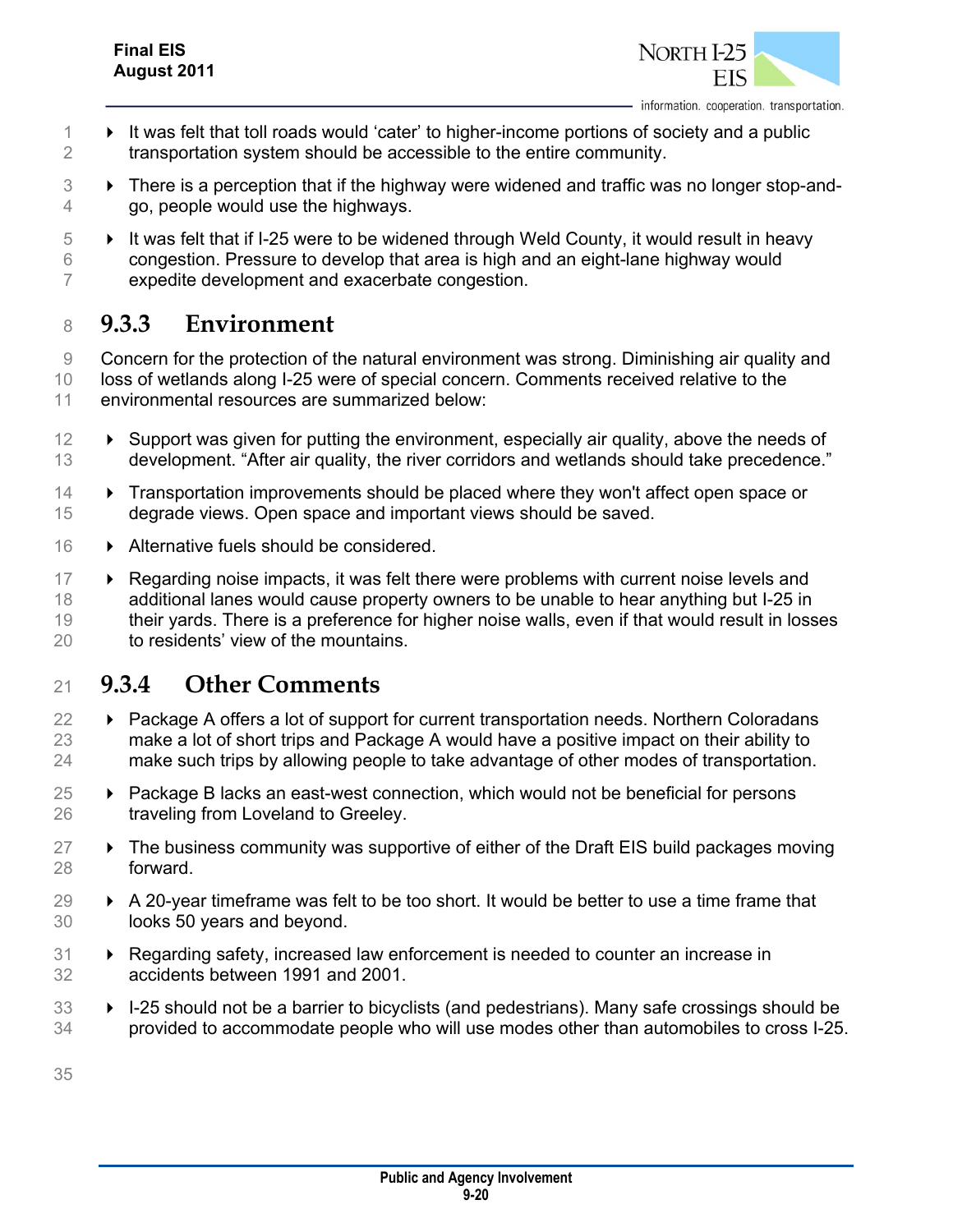

# **9.4 RELEASE OF THE DRAFT EIS**

A Notice of Availability for the North I-25 Draft EIS was published in the Federal Register on

October 31, 2008. The Notice of Availability included the date and locations of the public

- 4 hearings. The following means were also used to notify the public of the release of the Draft
- EIS and the public hearings:
- Mailed newsletters to 3,700 people
- $7 \rightarrow$  Ran ads in thirteen English-language and two Spanish-language newspapers that have a total circulation of almost 200,000
- Distributed news releases to approximately 100 newspapers, radio and TV stations
- The Draft EIS was made available to the public on the the project website at: http://www.coloradodot.info/projects/north-i-25-eis) and at the following locations:
- **Brighton City Hall, 22 S. 4th Ave., Brighton**
- **Example 21 Longmont Civic Center, 350 Kimbark St., Longmont**
- **Erie Town Hall, 645 Holbrook, Erie**
- **Ft. Collins City Bldg., 300 Laport, Fort Collins**
- **Ft. Collins Regional Library District, 201 Pertson, Fort Collins**
- **Example 20 Example 20 Figure 17 Example 20 Figure 20 Figure 20 Figure 20 Figure 20 Figure 20 Figure 20 Figure 20 Figure 20 Figure 20 Figure 20 Figure 20 Figure 20 Figure 20 Figure 20 Figure 20 Figure 20 Figure 20 Figur**
- **Northglenn City Hall, 11701 Community Center Dr., Northglenn**
- 19 > Thornton City Hall, 9500 Civic Center Dr., Thornton
- **▶ Dacono City Hall, 512 Cherry St., Dacono**
- **Firestone Town Hall, 151 Grant Ave., Firestone**
- 22 → Frederick Town Hall Admin Bldg, 401 Locust St., Frederick
- 23 → Greeley City Bldg, 1000 10th Avenue, Greeley
- 24 → Greeley Lincoln Park Library, 919 7th St., #100, Greeley
- 25 → Johnstown Town Hall, 101 Charlotte St., Johnstown
- Larimer County, 200 West Oak St. Suite 3000, Ft. Collins
- Loveland City Hall, 500 E. 3rd St., #110, Loveland
- Loveland Library, 300 N. Adams, Loveland
- **Mead Town Hall, 441 Third St., Mead**
- Milliken Town Hall, 2951 Ash St., Milliken
- 31 > SW Weld County Bldg, 915 10th St., Greeley
-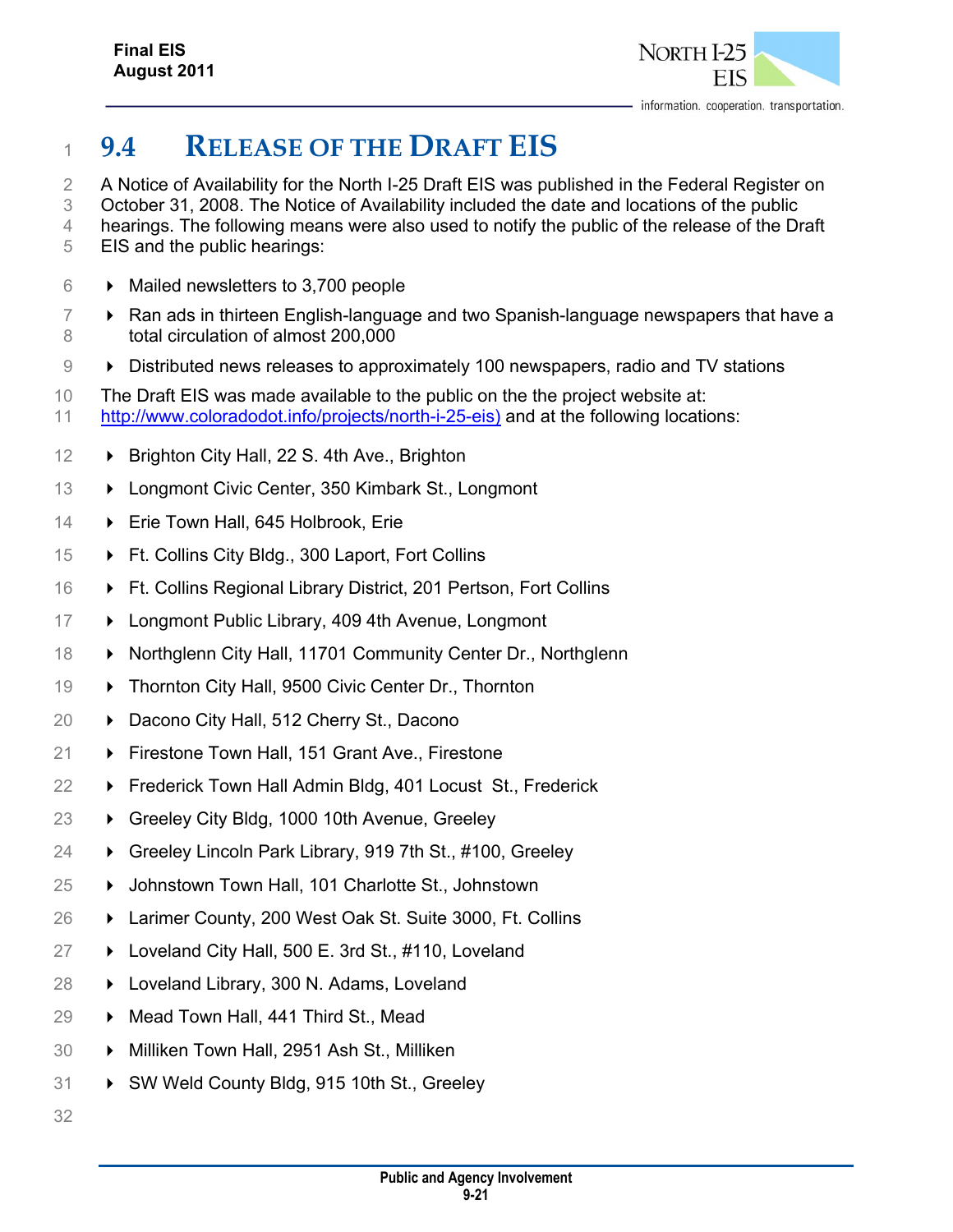

- Additional public and agency involvement activities, including Regional Coordination
- 2 Committee and Technical Advisory Committee meetings, specialized outreach, and
- coordination with agencies that were conducted prior to the release of the Draft EIS are
- included in **Table 9-1** through **Table 9-6**.

## **9.4.1 Summary of Comments**

- The 60-day comment period for the Draft EIS ended on December 31, 2008. During the comment period, three public hearings were held at:
- **Fort Collins—Fort Collins Lincoln Center—November 19, 2008**
- **Demanue Longmont Public Library—November 18, 2008**
- **D** Loveland—Outlets at Loveland—November 20, 2008
- The purpose of the public hearings was to present the findings of the Draft EIS to the
- communities in the regional study area and receive feedback on the proposed alternatives.
- 13 During the Draft EIS comment period, a total of 1,025 comments were received from the public in the following manners:
- $15 \rightarrow 352$  comments were submitted through the project web site
- 152 were mailed to CDOT
- 17 > 70 verbal comments were made at public hearings
- **16 comments came in by phone call to the project hot line**
- 10 comments were received via email
- 425 individuals signed a petition with the title "Front Range on Track", which was submitted to CDOT. The text of the petition is: We, the undersigned, express our support for Commuter Rail, along Hwy 287 from Fort Collins to Denver Metro FasTracks connections as described in Package A of CDOT's North I-25 Draft Environmental Impact Statement. We support the mass transit components of Package A and necessary safety upgrades on I-25.
- The comments received on the Draft EIS reflected the following community sentiment:
- 194 support commuter rail
- **→** 166 support Package A because of commuter rail
- $29 \rightarrow 34$  provide support for Package A without stating specifically why
- 30 > 30 support all the components in Package A
- 50 support transit of any kind. Most of them indicate that they support the use of bus until rail can be developed.
- **15 comments were received in support of rail along I-25**
- 21 comments stated opposition to rail along I-25
- $35 \rightarrow 5$  indicated that they do not support rail at all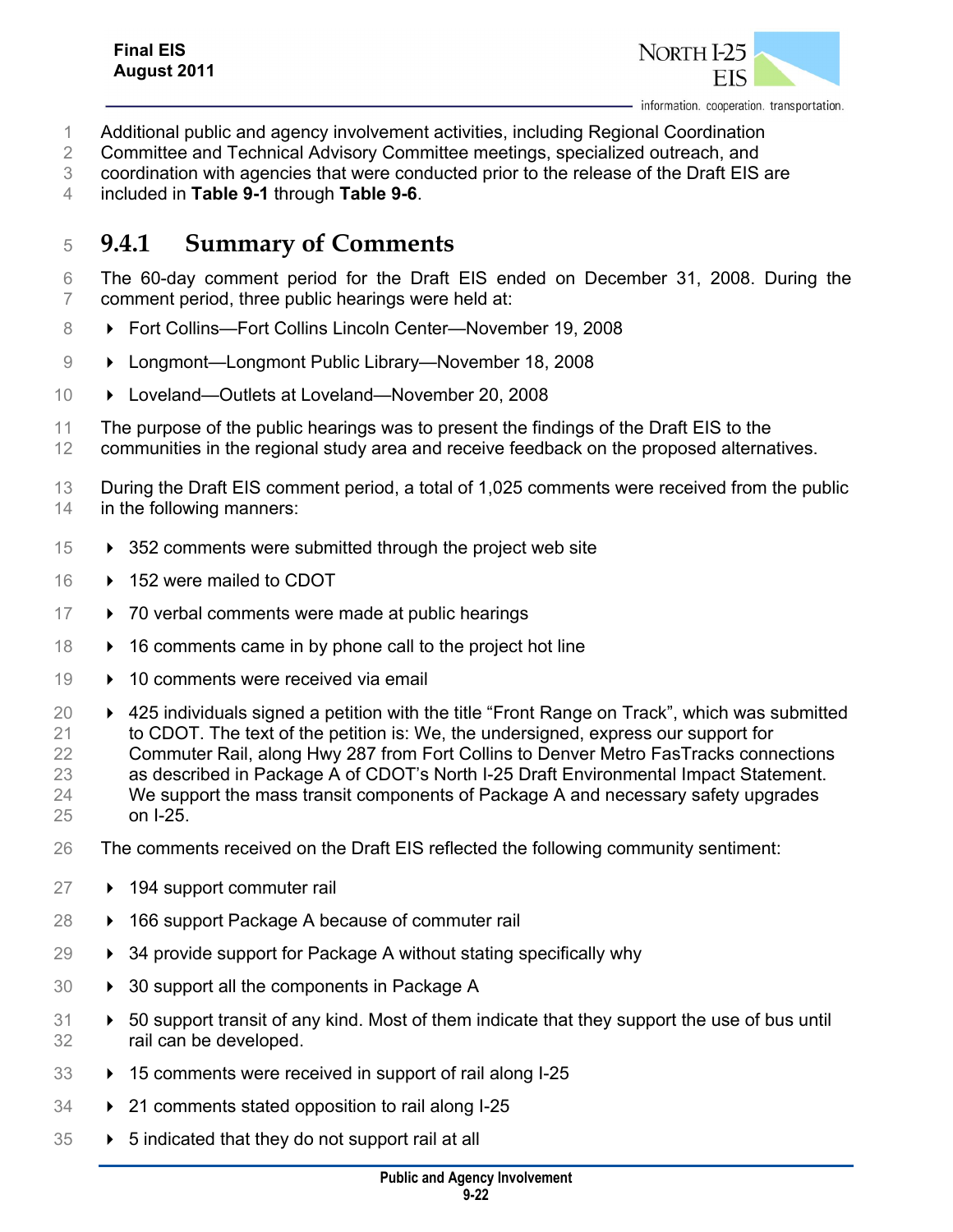#### **Final EIS August 2011**



information. cooperation. transportation.

- $1 \rightarrow 21$  state that they are opposed to any highway improvements at all
- $2 \rightarrow 8$  support only highway improvements
- $3 \rightarrow 4$  stated they support rail but only if monorail is the technology selected
- 4 **+ 4 support both packages**
- $5 \rightarrow 3$  don't support either package
- $6 \rightarrow 3$  want whatever safety improvements can be made
- 7 Comments were also received from the following federal, state, regional, and local agencies:
- 8 U.S. Army Corps of Engineers
- 9  **North Front Range Metropolitan Planning Organization**
- 10 Denver Regional Council of Governments
- 11  **U.S. Environmental Protection Agency**
- 12 **B** State Historic Preservation Officer
- 13 Advisory Council on Historic Preservation
- 14 U.S. Department of Interior
- 15 Town of Erie
- 16 Town of Berthoud
- 17 Boulder County
- 18  $\rightarrow$  City and County of Broomfield
- 19 → Town of Frederick
- 20 **Example 20 Exercise 20 Exercise 20 Larimer County Board of County Commissioners**
- 21 **►** City of Loveland
- 22 **►** City of Longmont
- 23 ▶ City of Greeley
- 24 **▶ Weld County**
- 25 ▶ Town of Timnath
- 26 **►** City of Fort Collins
- 27 A copy of the agency and public comments received and responses to the comments,
- 28 including the court report transcripts of oral comments received at the public hearings are
- 29 included in **Appendix A** *Public Involvement* and **Appendix B** *Agency Coordination*.
- 30